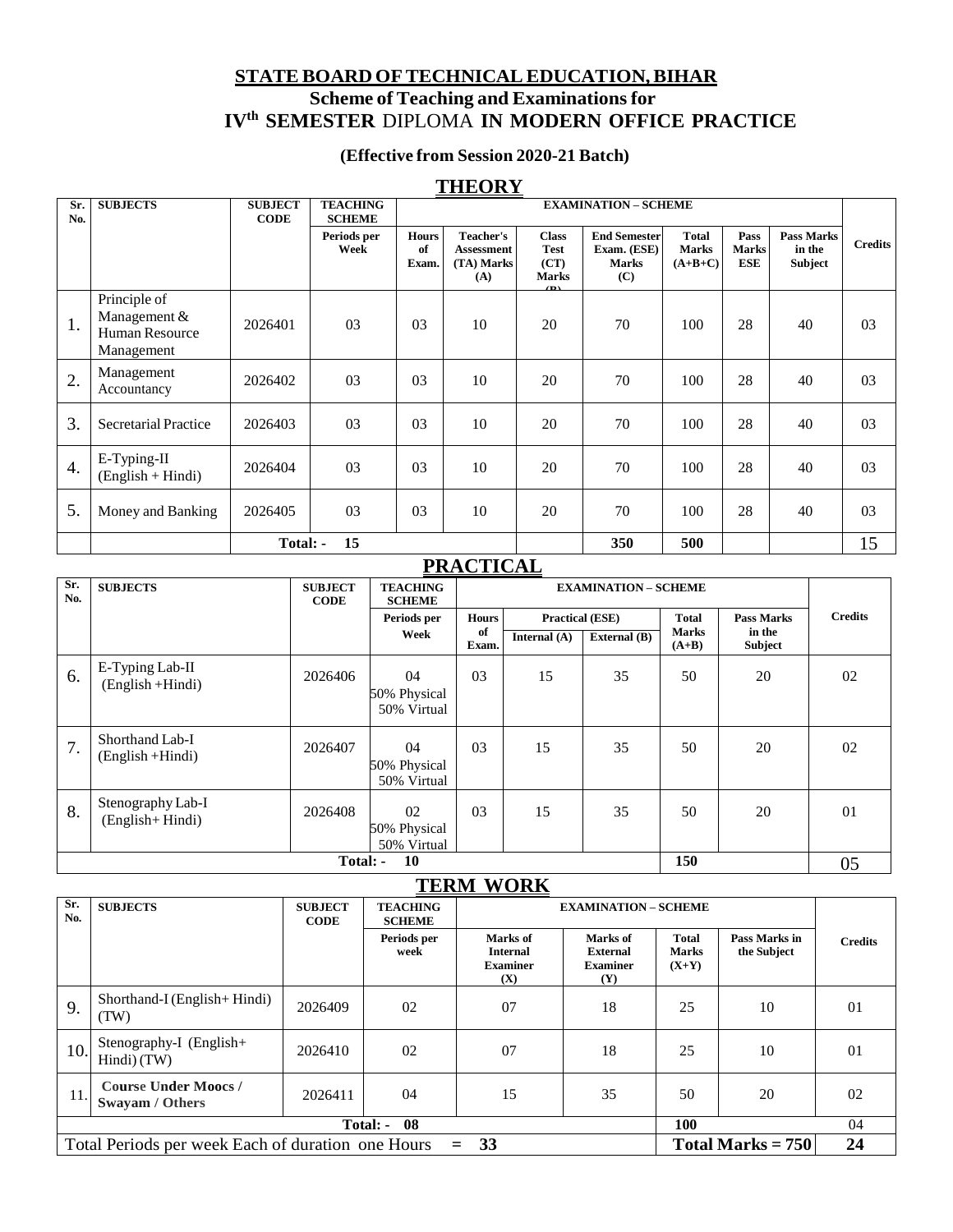# **PRINCIPLE OF MANAGEMENT & HUMAN RESOURCE MANAGEMENT**

|                                 |    | Theorv                  |     | No of Period in one session: 50 | <b>Credits</b> |  |
|---------------------------------|----|-------------------------|-----|---------------------------------|----------------|--|
|                                 |    | No. of Periods Per Week |     | <b>Full Marks</b>               | 100            |  |
| <b>Subject Code<br/>2026401</b> |    |                         | P/S | <b>ESE</b>                      | 70             |  |
|                                 | 03 |                         |     |                                 |                |  |
|                                 |    |                         |     | $\alpha$                        | 20             |  |

#### **Rationale and Objectives**

This subject gives a unified picture of what Management is and how it is applicable to various forms of Organization in this country. It gives a basic knowledge about managerial function in the most useful and organized way.

A student must be sensitive to the environment of the place where he may be operating. So, he must learn to make decisions and to plan, organize and control activity in the environmental perspective of his own country.

|                 | <b>Contents: Theory</b>                                                                                                                                                                                                                                        | Hrs.              | <b>Marks</b> |
|-----------------|----------------------------------------------------------------------------------------------------------------------------------------------------------------------------------------------------------------------------------------------------------------|-------------------|--------------|
| Unit-1          | <b>What is Management?</b><br>Meaning, Nature, Function, Social Responsibility of Management.                                                                                                                                                                  | [02]              |              |
| Unit-2          | <b>Planning</b><br>Definition, Nature, Types, Steps.                                                                                                                                                                                                           | $[05]$            |              |
| Unit -3         | <b>Decision Making</b><br>Types of Decision, Steps in Decision, Factors influencing decision-making<br>process.                                                                                                                                                | [05]              |              |
| Unit -4         | <b>Organizing</b><br>Meaning and Principles, Theory of Organizing, Steps in Organizing, Organizing<br>Structures, Delegation and its meaning, Elements of Delegation, Principles of<br>Effective Delegation, Centralization vs. Decentralization of authority. | $[05]$            |              |
| Unit-5          | <b>Staffing</b><br>Nature and Purpose, Recruitment, Selection.                                                                                                                                                                                                 | $[05]$            |              |
| Unit -6         | <b>Directing</b><br>Meaning and Elements of Directing, Nature, Function, Unity of Command vs.<br>Overlapping Directions.                                                                                                                                       | $[05]$            |              |
| Unit-7          | <b>Motivation</b><br>Meaning and Importance, Factors of Motivation.                                                                                                                                                                                            | [04]              |              |
| Unit-8          | <b>Co-ordination</b><br>Meaning, Importance, Ways to facilitate co-ordination, Sense of Mutuality, Co-<br>operation, Steps towards co-ordination, Types of Co-ordination, Principles of<br>Co-ordination.                                                      | $[06]$            |              |
| Unit-9          | <b>Leadership</b><br>Meaning and Characteristics of Leadership, Types of Leaders, Traits, Theory of<br>Leadership.                                                                                                                                             | $\overline{[03]}$ |              |
| Unit 10         | <b>Controlling</b><br>Definition, Process Controlling, Span of Control, Principles of Controlling.                                                                                                                                                             | [05]              |              |
| <b>Unit-11</b>  | <b>Reviewing/Appraisal</b><br>Assessing the Performance, Organizational behavior, Interaction with Peers,<br>Juniors and Superiors, Conduct, Discipline, Communication Skill, Initiative,<br>Drive, Moral, etc.                                                | [01]              |              |
| <b>Unit-12</b>  | <b>Human Resource Planning</b><br>01.01 Manpower Planning - Benefits, Process; MBO.                                                                                                                                                                            | [04]              |              |
| <b>Unit -13</b> | <b>Recruitment and Selection Process, Recruitment Policy</b><br>Forecast of Manpower Requirement<br>2.1<br>2.2<br>Sources of Recruitment<br>2.3<br><b>Techniques of Recruitment</b>                                                                            | [06]              |              |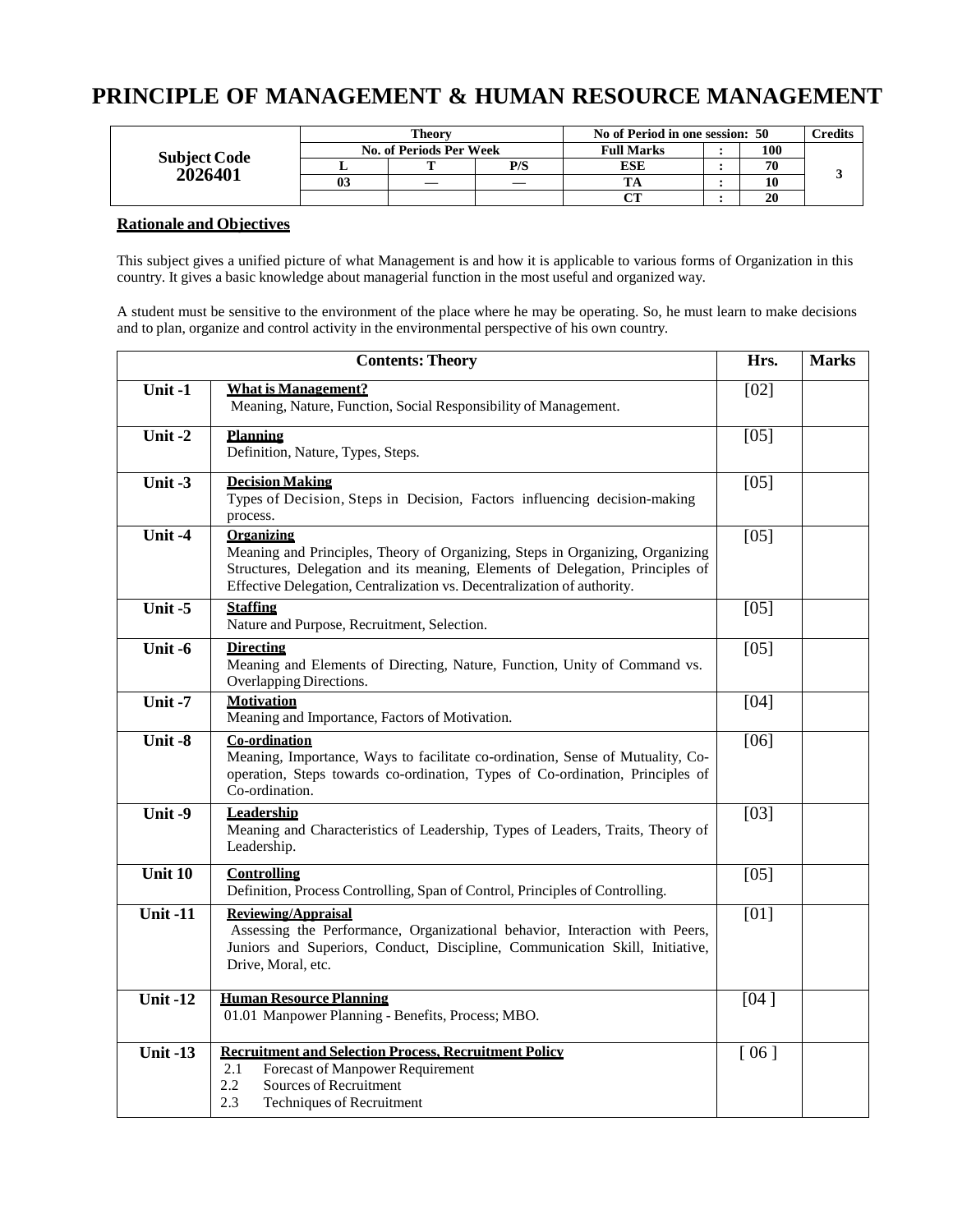| <b>Unit -14</b>               | <b>Promotion, Transfers, Separation, Absenteeism</b><br>3.1<br>Turnover, tardiness, monotony, fatigue, Causes and ways to<br>minimize horizontal and vertical promotion.<br>3.2<br>Purpose of Promotion, Promotion Policy.<br>3.3<br>Purpose of Transfer, Transfer Policy.<br>3.4<br>Separation.<br>3.5<br>Absenteeism - Measures for Control of Absenteeism. | [06] |  |
|-------------------------------|---------------------------------------------------------------------------------------------------------------------------------------------------------------------------------------------------------------------------------------------------------------------------------------------------------------------------------------------------------------|------|--|
| <b>Unit -15</b>               | <b>Employee Training and Development</b><br>Three Terms: Training, Development and Education.<br>4.1<br>4.2<br>Definition between Training and Development.<br>4.3<br>Training methods and technique, On the job training, In-house training,<br>Short term and Long term training.                                                                           | [06] |  |
| <b>Unit -16</b>               | Human Resource Management and Economic Liberalization<br>05.01 Definition, Scope and Objectives of Human Resource Management,<br>Function of Human Resources Department.                                                                                                                                                                                      | [06] |  |
| <b>Unit -17</b>               | <b>Human Resource Accounting</b><br>Need for Human Resource Accounting - Present.<br>6.1<br>Practice and Consequence.<br>6.2<br>Objectives of HRA (Human Resources Accounting).<br>6.3                                                                                                                                                                        | [06] |  |
| <b>Unit -18</b>               | <b>Human Resource Audit</b><br>07.01 Objectives - Areas of Human Resource Audit.                                                                                                                                                                                                                                                                              | [05] |  |
| $\overline{\text{Unit } -19}$ | <b>Human Resource Research</b><br>Meaning of Research.<br>8.1<br>8.2<br>Characteristics of Human Resource Research.<br>8.3<br>Objectives of Human Resource Research.                                                                                                                                                                                          | [05] |  |
| <b>Unit -20</b>               | <b>Exit Policy</b><br>Voluntary Retirement Scheme: Effects of Excess<br>9.1<br>Manpower,<br>Contribution of Computer towards making H. R. Redundant, Exit Policy:<br>Procedure for Voluntary Retirement Scheme. Merits & Demerits of VRS.<br>Policy of Govt. of India regarding rehabilitation of VRS, Optees, Schemes,<br>9.2<br>Grants.                     | [06] |  |
|                               | <b>Total</b>                                                                                                                                                                                                                                                                                                                                                  | 50   |  |

#### **Books Recommended:**

| SL | <b>Title/Publisher</b>                              | Author                         |
|----|-----------------------------------------------------|--------------------------------|
| 1. | <b>Personnel Management Text Cases</b>              | C. B. Mamoria and S. V. Gaikar |
| 2. | Principles and Practice of Management               | J. M. Prasad                   |
| 3. | Principles of Management                            | P. C. Tripathy & P. N. Reddy   |
| 4. | व्यवसाय, संग ठन, प्र <sup>ू</sup> ष्टान एवं प्रशासन | योग है प्रसाद क्यो             |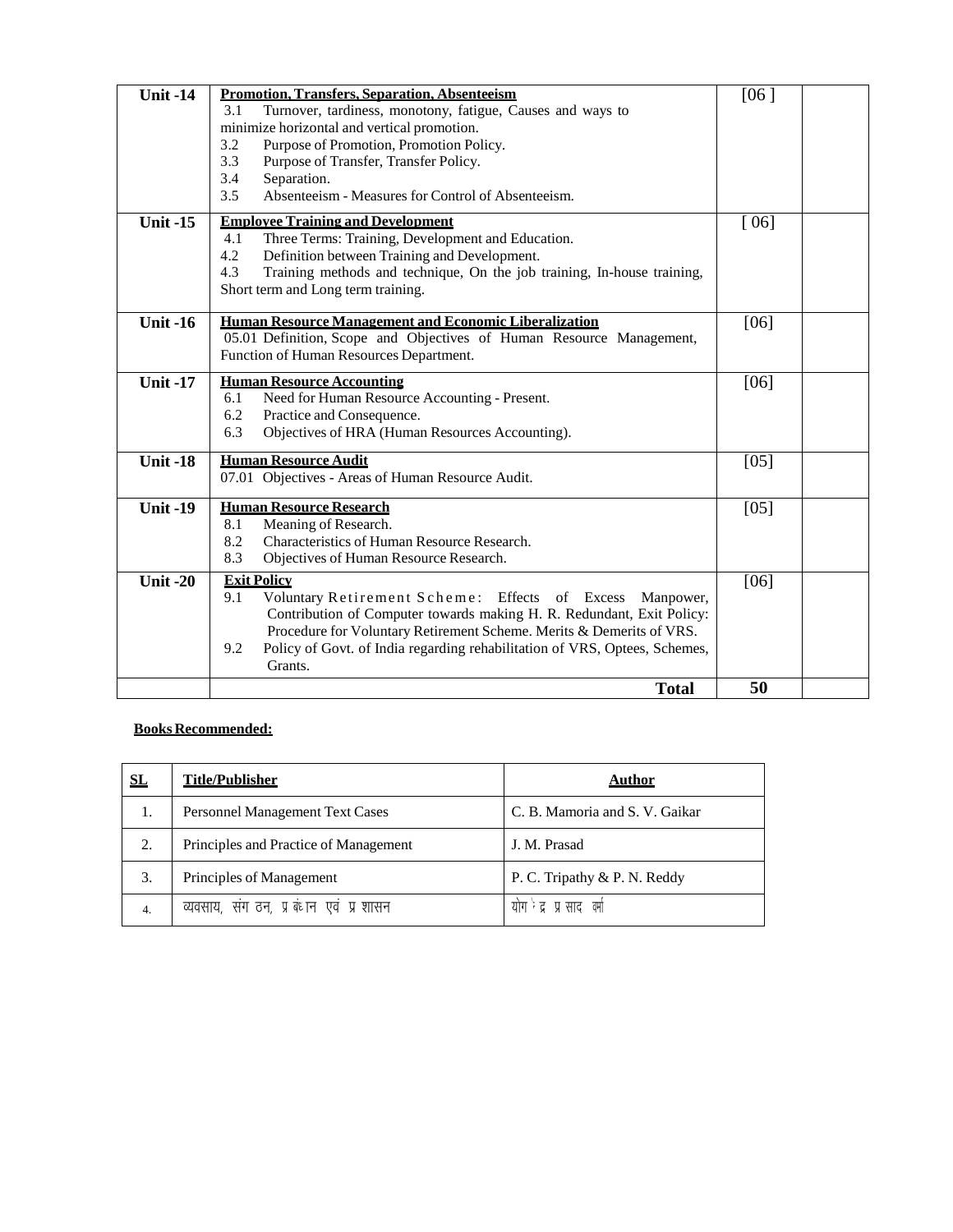# **MANAGEMENT ACCOUNTANCY**

|                     |                | Theory                  |     | No of Period in one session: 50 | $\gamma$ redits |  |
|---------------------|----------------|-------------------------|-----|---------------------------------|-----------------|--|
| <b>Subject Code</b> |                | No. of Periods Per Week |     | <b>Full Marks</b>               | 100             |  |
|                     |                |                         | P/S | <b>ESE</b>                      | 70              |  |
| 2026402             | 0 <sup>3</sup> |                         |     |                                 | 10              |  |
|                     |                |                         |     | $\alpha$                        | 20              |  |

## **Rationale & Objective:**

Management Accounting is the essential tech. of management with rising costs and striking of profit margin, the need to plan and control is gaining vital importance.

Management Accounting has immense potentially to meet the growing complex, informative needs of planners, decisionmakers and controllers of modern commercial and Industrial enterprises.

|                 | <b>Contents: Theory</b>                                                                                                                                        | <b>Hrs</b> | <b>Marks</b> |
|-----------------|----------------------------------------------------------------------------------------------------------------------------------------------------------------|------------|--------------|
| Unit -1         | <b>Management Accounting</b><br>Concept, Importance and Scope, Double Entry System. Books of Accounts,<br>Journal, Ledger,                                     | $[05]$     |              |
| Unit-2          | Depreciation Accounting, Inventory Accounting and Valuation, Profit & Loss<br>Account.                                                                         | $[05]$     |              |
| Unit $-3$       | Statement of financial Position. Its nature and importance. Analysis of financial<br>statement, Cash flow statement funds flow statement.                      | $[05]$     |              |
| Unit -4         | Consignment Joint Venture Account Current, Average, Due Date                                                                                                   | $[05]$     |              |
| Unit $-5$       | Receipt & Payment Accounts, Income and Expenditure, Account & Balance<br>Sheet.                                                                                | $[05]$     |              |
| Unit -6         | Partnerships Accounts I G e n e r a l Account Problems Relating to admission<br>Retirement and Death of a Partner                                              | $[05]$     |              |
| Unit $-7$       | <b>Partnershiping Accounts II</b><br>General<br><b>Settlement of Accounts</b><br><b>Entries in Books</b><br>Sale to a Company<br><b>Insolventry of Partner</b> | $[05]$     |              |
| Unit -8         | <b>Insolvency Accounts</b>                                                                                                                                     | $[05]$     |              |
| Unit -9         | Hire Purchase Installment Royalties                                                                                                                            | $[05]$     |              |
| <b>Unit -10</b> | Budget & Budgetary Control Nature and types of budgets Preparation of<br>budgets Human aspect of budgetary Control                                             | $[05]$     |              |
|                 | <b>Total</b>                                                                                                                                                   | 50         |              |

#### **Books Recommended:**

| Introduction to Accountancy         | T. S. Grewal                |
|-------------------------------------|-----------------------------|
| <b>Advance Accountancy</b>          | M. C. Garewal               |
| Advanced Accounts Vol I & Vol II    | M. P. Gupta & B. M. Agarwal |
| Principles of Management Accounting | Dr. S. N. Maheshwari        |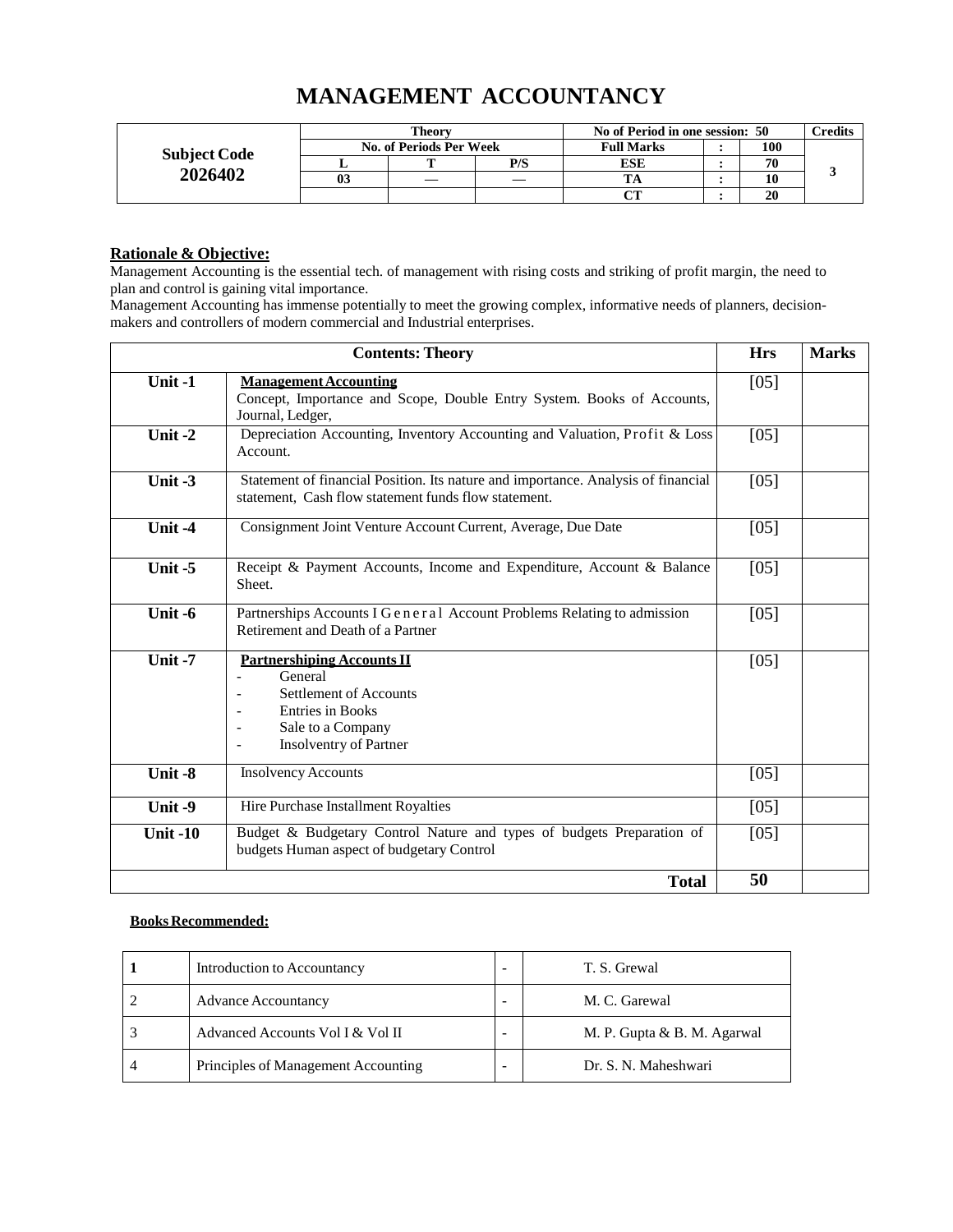## **SECRETARIAL PRACTICE**

|                     |    | Theorv                  |     | No of Period in one session: 50 |  |     | <b>Predits</b> |
|---------------------|----|-------------------------|-----|---------------------------------|--|-----|----------------|
| <b>Subject Code</b> |    | No. of Periods Per Week |     | <b>Full Marks</b>               |  | 100 |                |
|                     |    | m                       | P/S | ESE                             |  | 70  |                |
| 2026403             | 03 |                         |     |                                 |  | 10  |                |
|                     |    |                         |     | $\alpha$ tt                     |  | 20  |                |

#### **Rationale & Objective**:

There is a great demand for qualified secretaries. Diploma holder student can perform this work effectively & efficiently. This subject gives knowledge that what a company secretary shall do under law and should do in discharging his functions.

### **Contents: Theory**

|           |                                                                                                                                                                                                                                                                                                                                                                                                                               | Hrs.   | <b>Marks</b> |
|-----------|-------------------------------------------------------------------------------------------------------------------------------------------------------------------------------------------------------------------------------------------------------------------------------------------------------------------------------------------------------------------------------------------------------------------------------|--------|--------------|
| Unit-1    | <b>Types of Secretaries and their function</b>                                                                                                                                                                                                                                                                                                                                                                                | [05]   |              |
| Unit-2    | <b>Company Secretary</b><br>Qualification, Appointment, Role and Function Rights, Duties and Liabilities of a<br>company secretary. Drafting of Agenda and Minutes                                                                                                                                                                                                                                                            | [05]   |              |
| Unit $-3$ | <b>Different type of Companies</b><br>3.1<br>Function of a Company, Types of Companies.<br>Memorandum of Association, Piercing Corporate Level<br>3.2<br>3.3<br>Articles of Association, Types of Ownership.<br>3.4<br>Prospectus<br>3.5<br>Certificate of Commencement<br>3.6<br>Share Capital and Debenture, Types of Shares, Bonds, Stock Market, Dividend<br>3.7<br>Secretarial Practice involved in formation of Company | [06]   |              |
| Unit -4   | <b>Issue of Share and Debenture (Secretarial Practice)</b><br>Issue of Share and Debenture (Secretarial Practice) involved there in, Share<br>4.1<br>Application, Short Allotment Calls. Primary and Secondary Market.<br>Forfeiture and Reissue of Shares and Debenture<br>4.2<br>Share Certificate and Share Warrant.<br>4.3<br>4.4<br><b>Share Transfer and Transmission</b>                                               | $[06]$ |              |
| Unit -5   | <b>Company Management</b><br>5.1<br>Appointment, Duties and Power of a Director<br>5.2<br>Appointment, Duties and Power of a Managing Director<br>5.3<br>Appointment, Duties and Power of a Manager<br>5.4<br>Appointment, Duties and Power of a Secretary                                                                                                                                                                    | $[06]$ |              |
| Unit -6   | <b>Company Meeting</b><br><b>Types of Company Meeting</b><br>6.1<br>Secretarial Work regarding Constituent of a meeting, Convening AGM,<br>6.2<br>Proceeding of Board Meeting.                                                                                                                                                                                                                                                | [04]   |              |
| Unit $-7$ | <b>Procedure of Conducting Meeting</b><br>Preparation of Agenda<br>7.1<br>7.2<br>Quorum<br>7.3<br>Voting<br>7.4<br>Roll<br>7.5<br>Proxies                                                                                                                                                                                                                                                                                     | [06]   |              |
| Unit -8   | <b>Resolution</b><br>8.1<br>Types of Resolution, Recording of Minutes<br>8.2<br>Confirmation, Forms of Resolution                                                                                                                                                                                                                                                                                                             | $[06]$ |              |
| Unit-9    | <b>Accounts and Audit</b><br><b>Filing of Annual Accounts</b><br>9.1<br>9.2<br>Filing of Audit Reports.<br>9.3<br>Legal Requirements                                                                                                                                                                                                                                                                                          | $[06]$ |              |
|           | <b>Total</b>                                                                                                                                                                                                                                                                                                                                                                                                                  | 50     |              |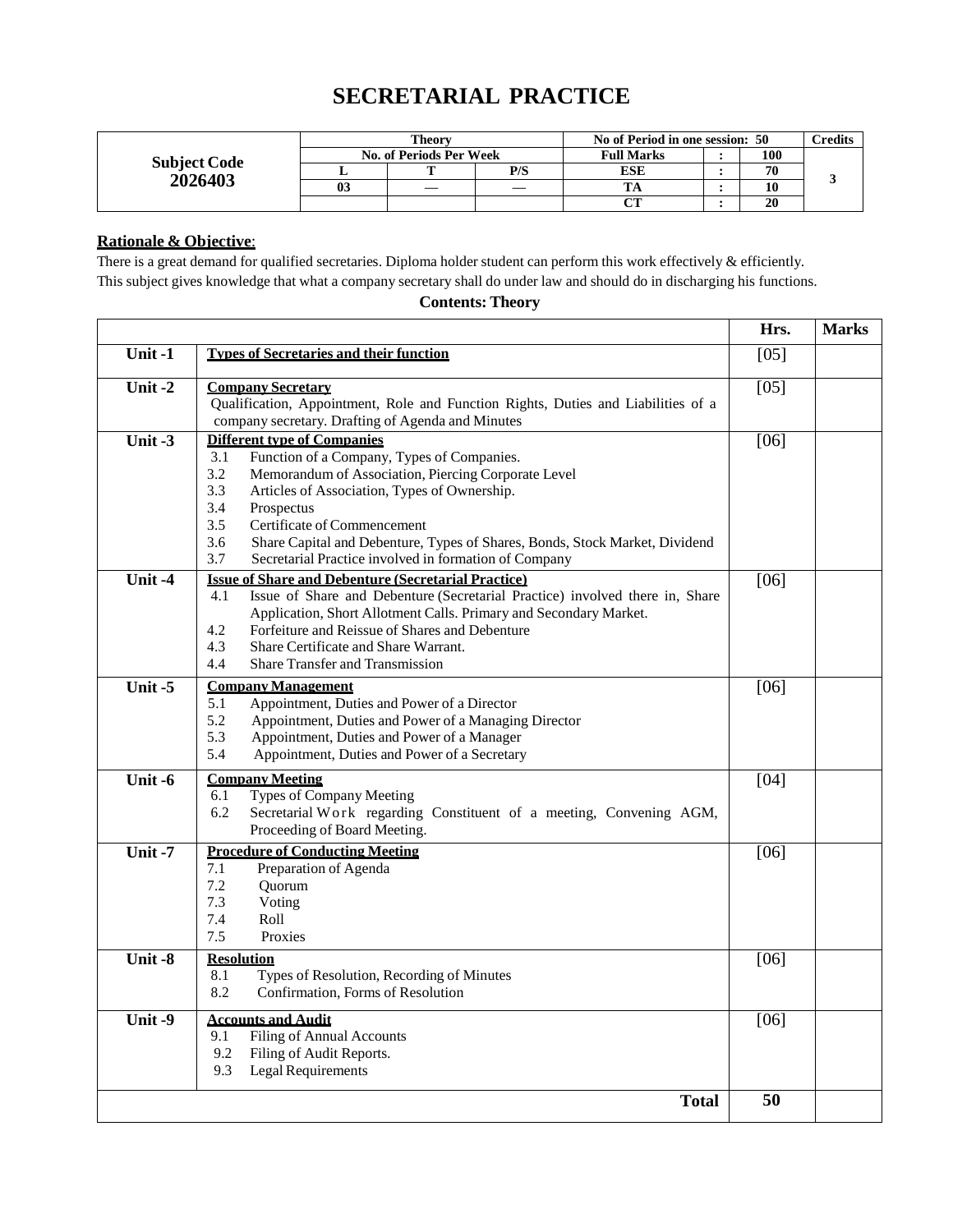| SL       | <b>Title/Publisher</b>                 | <b>Author</b>   |
|----------|----------------------------------------|-----------------|
| 1.       | A Text Book of Secretarial Practice    | Ashok K Bagrial |
| $\gamma$ | <b>Secretarial Practice</b>            | M.C. Kuchhal    |
| 3.       | व्यवसाय संग ठन एवं प्रबंध              | जगदीश प्रकाश    |
|          | व्यावसाय संग ठन प्रबंधा एवं<br>प्रशासन | ह्य<br>अष्ठाना  |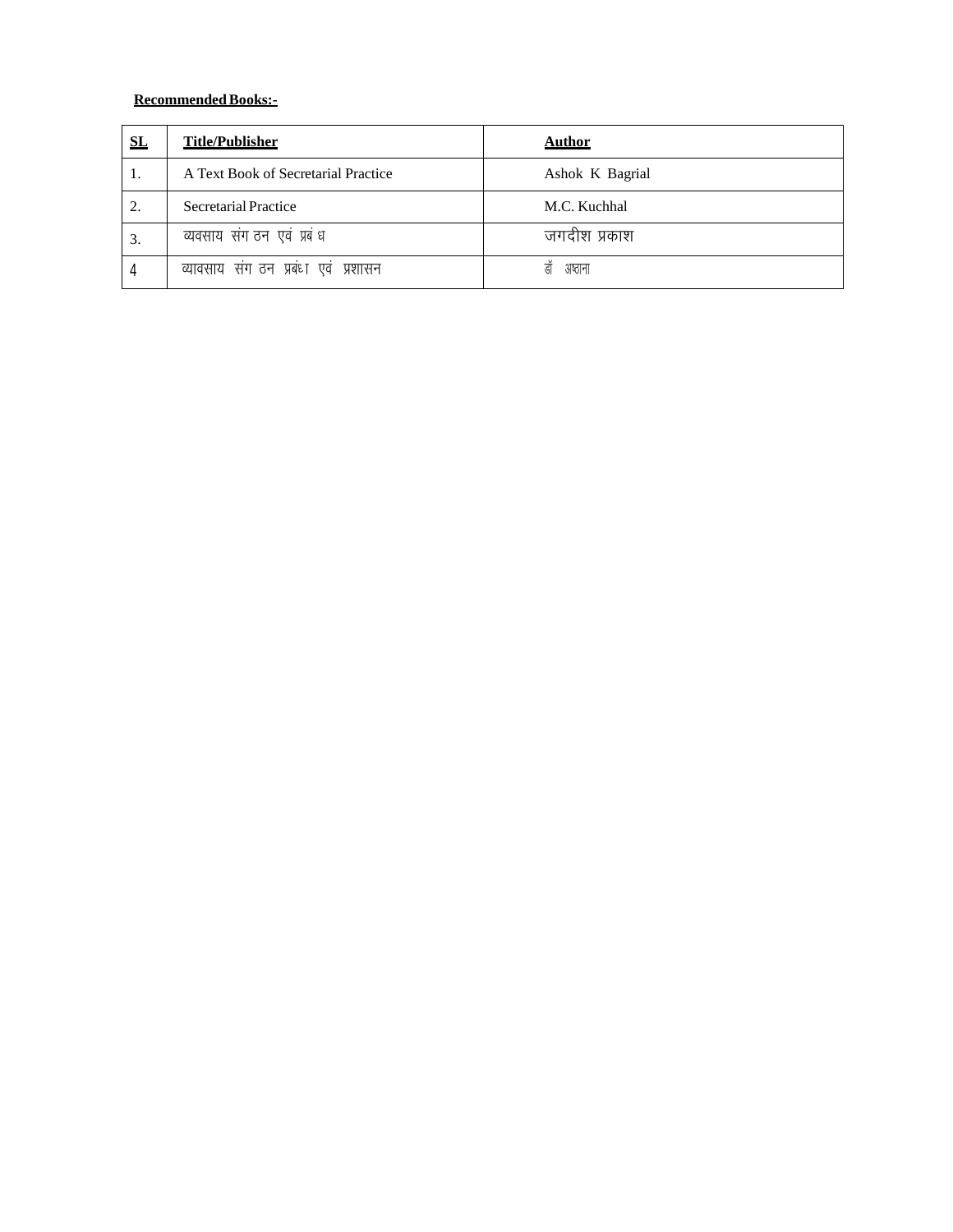## **E-TYPEWRITING -II (ENGLISH+HINDI)**

|                     | Theory                  |  |     | No of Period in one session: 50 | $\gamma$ redits |  |
|---------------------|-------------------------|--|-----|---------------------------------|-----------------|--|
| <b>Subject Code</b> | No. of Periods Per Week |  |     | <b>Full Marks</b>               | 100             |  |
| 2026404             |                         |  | P/S | <b>ESE</b>                      | 70              |  |
|                     | 03                      |  |     |                                 | 10              |  |
|                     |                         |  |     | $\alpha$ tt                     | 20              |  |

### **RATIONALE**

COMPUTER is used in the offices for typing letters, bills, invoices, forms, notices, reports, statements and other written forms of communication. The students of this programme must have the necessary skills to operate the key-board of computer which is having similar key positions. The proficiency in e-typing will enable the students to perform in the written communication, necessary for modern offices, efficiently and effectively. Through the series of courses in typing the necessary skills shall by developed in the students of this diploma programme.

#### **CONTENTS:THEORY**

#### **E-TYPING II(ENGLISH)**

|         | <b>Contents: Theory</b>                                                             | Hrs.   | <b>Marks</b> |
|---------|-------------------------------------------------------------------------------------|--------|--------------|
| Unit-1. | E-Typewriting :-                                                                    |        |              |
|         | Business: Different styles of letters – indented,                                   | $[05]$ |              |
|         | semi indented and blocked                                                           |        |              |
| Unit-2. | <b>Official:</b>                                                                    |        |              |
|         | Office Memorandum,                                                                  |        |              |
|         | office order,                                                                       | $[05]$ |              |
|         | DO letter and                                                                       |        |              |
|         | <b>Office Note</b>                                                                  |        |              |
| Unit-3. | <b>Excel:</b>                                                                       |        |              |
|         | Starting with Excel.                                                                |        |              |
|         | Understanding worksheets/spreadsheet and<br>workbooks.                              |        |              |
|         | Entering worksheet data -entering text, entering                                    | [06]   |              |
|         | numbers and formulas, entering dates and times.                                     |        |              |
|         | Navigating between spreadsheets.<br>Opening a Workbook, Saving a workbook and       |        |              |
|         | printing a Worksheet / Workbook.                                                    |        |              |
| Unit-4. | <b>Editing Excel:</b>                                                               |        |              |
|         | Worksheets/Spreadsheets – selecting cells,                                          |        |              |
|         | Editing cell contents,<br>$\bullet$                                                 |        |              |
|         | Inserting and deleting cells, Inserting and deleting                                | [06]   |              |
|         | rows and columns,                                                                   |        |              |
|         |                                                                                     |        |              |
|         | Working with worksheet ranges.<br>Using cut, copy and paste options, clearing data. |        |              |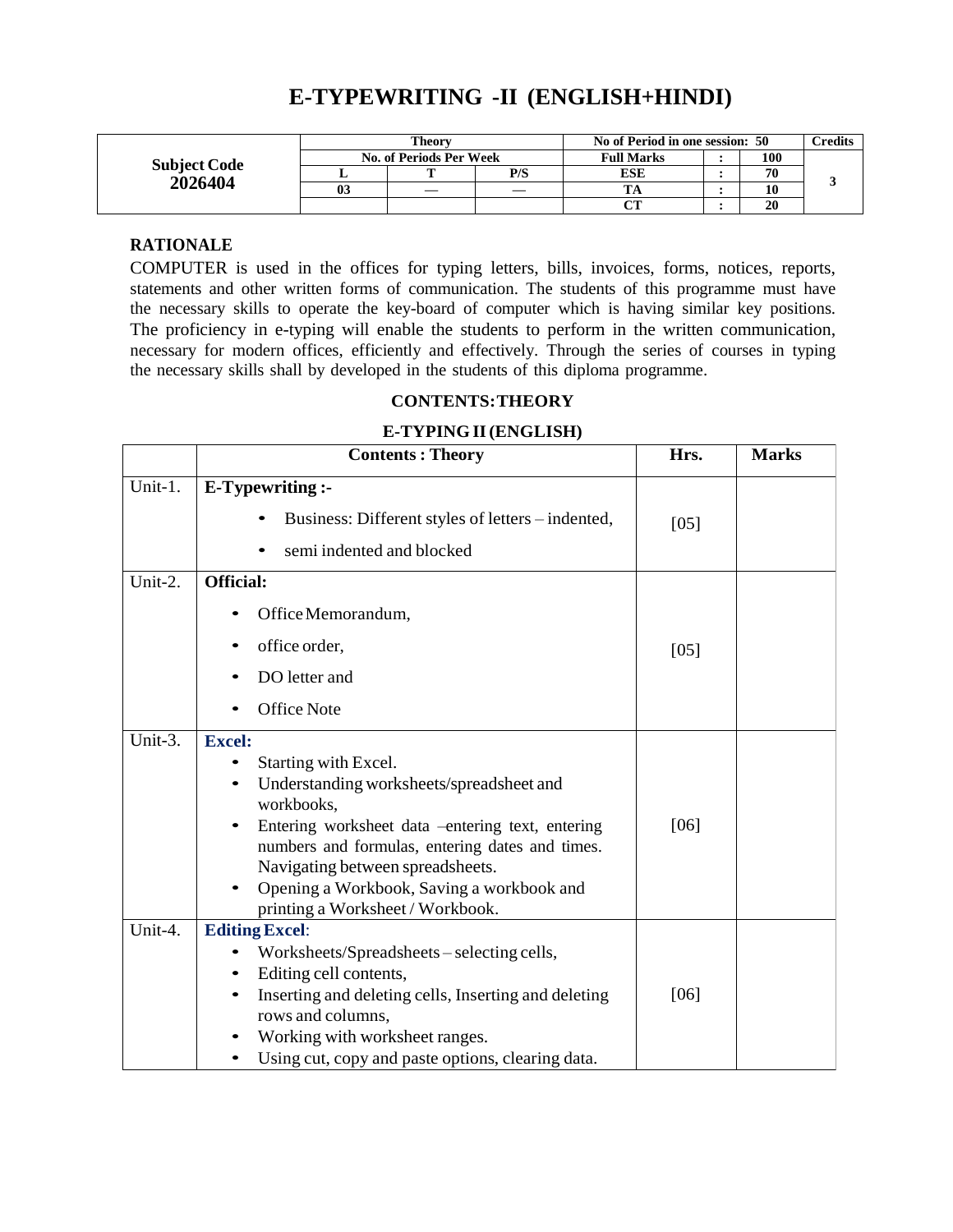| Unit-5. | <b>Using Formulas and Functions:</b>                                                                                                                                                                                                                                                                                                                                                                                                      |        |  |
|---------|-------------------------------------------------------------------------------------------------------------------------------------------------------------------------------------------------------------------------------------------------------------------------------------------------------------------------------------------------------------------------------------------------------------------------------------------|--------|--|
|         | Using arithmetic operators,<br>Using range names in formulas, using relative<br>and Absolute cell referencing, copying<br>formulas.<br>Using auto sum for efficiency, common<br>functions – sum (), average (), max(), min(),<br>count(), countif (), counta (). Using paste<br>function.                                                                                                                                                 | $[04]$ |  |
| Unit-6. | <b>Using Special Tools:</b>                                                                                                                                                                                                                                                                                                                                                                                                               |        |  |
|         | Spell checking, auto correct worksheets, finding<br>and replacing data, using autofill, adding<br>comments.                                                                                                                                                                                                                                                                                                                               | [02]   |  |
| Unit-7. | <b>Formatting Worksheets:</b>                                                                                                                                                                                                                                                                                                                                                                                                             |        |  |
|         | Center aligning, left aligning, right aligning and<br>justifying cell content, row and column height,<br>changing width and font.<br>Making format changes, Auto formatting<br>worksheets, additional formatting options -<br>special alignment, special cell borders, special<br>cell shades, protecting cells. Conditional<br>formatting, tab colors help separate worksheets                                                           | [06]   |  |
| Unit-8. | <b>E-mails Management:</b>                                                                                                                                                                                                                                                                                                                                                                                                                |        |  |
|         | Opening e-mail accounts using popular sites<br>offering free email services like Yahoo,<br>Google, Rediff mail, Indiatimes, Hotmail<br>etc.,<br>composing a message,<br>formatting text, selecting the e-mail message<br>format, add a signature,<br>sending and receiving emails with/without<br>attachment, reading email, replying to email,<br>Printing an email, deleting email,<br>Forwarding an email, creating folders/labels for | $[06]$ |  |
|         |                                                                                                                                                                                                                                                                                                                                                                                                                                           |        |  |

## **Books Recommended (English)**

- 1. English Typewriting Instructor & Office Manual Dr. G. D. Bist
- 2. 2. Typography Dr. G. D. Bist
- 3. 3. Typing Test Guide Dr. G. D. Bist
- 4. 4. Principles of Typewriting By S. S. Sangal and D. P. Bhatia, Pitman Shorthand School
- 5. कार्यालय पद्धति रू डॉ. गापालदत्त बिष्ट
- 6 Office Procedure and Practice-I. : NCERT
- 7 Office Management and Secretarial Practice. : V. P. Singh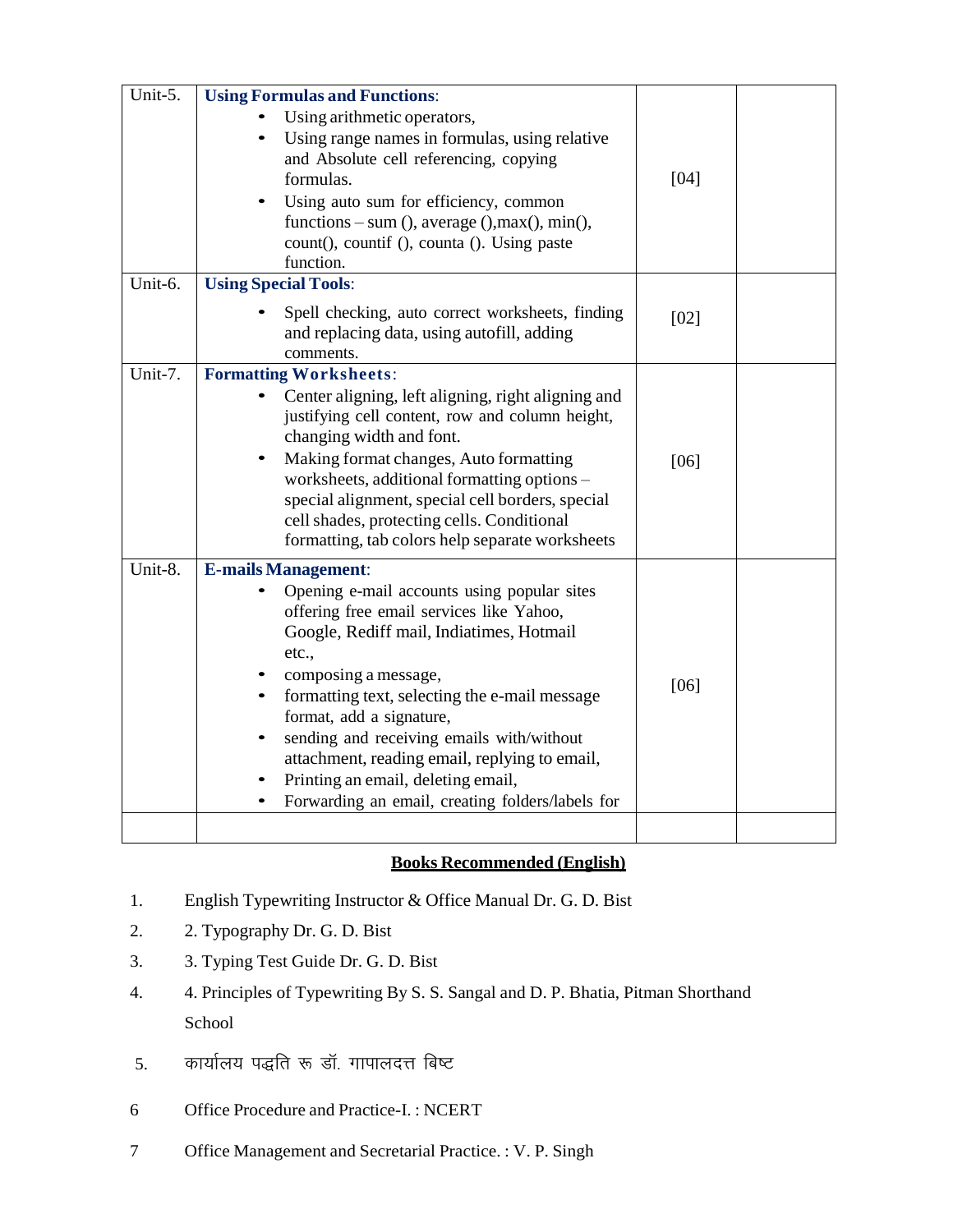# **E-TYPING - II (HINDI)**

|         |                                                                             | <b>Hrs</b> | <b>Marks</b> |
|---------|-----------------------------------------------------------------------------|------------|--------------|
| Unit-1. | 1- पत्र–व्यवहार  –                                                          |            |              |
|         | व्यावसायिक एवं शासकीय पत्र,                                                 |            |              |
|         | पत्र टाइप करने की विधियां                                                   |            |              |
|         | व्यक्तिगत, व्यावसायिक एवं शासकीय पत्रों में अंतर,                           | [06]       |              |
|         | पत्रों के भाग,                                                              |            |              |
|         | • शासकीय एवं अर्द्ध– शासकीय पत्र,                                           |            |              |
|         | अशासकीय टिप्पणी, ज्ञापन, अधिसूच ना आदि के प्रारूप।<br>$\bullet$             |            |              |
|         |                                                                             |            |              |
| Unit-2. | कार्बन प्रतिलिपिकरण एवं<br>$\bullet$                                        |            |              |
|         | स्टेंसिल काटना एवं बहुप्रतिलिपिकरण<br>$\bullet$                             |            |              |
|         | • विभिन्न प्रकार के कार्बनों के प्रयोग, स्टेंसिल का प्रयोग,                 | [06]       |              |
|         | फोटोकॉपी मशीन आदि से प्रतिलिपिकरण।<br>٠                                     |            |              |
| Unit-3. | पाण्डुलिपि टाइप करना एवं संशोधन चिहनों का प्रयोग                            | [04]       |              |
|         | संशोधित पाण्डुलिपि एवं संशोधित सामग्री टाइप करने से पूर्व की<br>सावधानियां, |            |              |
|         | संक्षेपित अक्षरों का प्रयोग।                                                |            |              |
|         | <b>Total</b>                                                                |            |              |

संस्तुति पुस्तकों की सूची  $-$ 

- 1. देवनागरी टाइपराइटिंग प्रशिक्षक गृह मंत्रालय भारत सरकार
- 2. टंकण कला आर. सी. कुठियाला
- 3. हिन्दी टाइपराइटिंग प्रशिक्षक तथा कार्यालय सहायक डॉ. जी. डी. विष्ट
- $4.$  विशिष्ट टंकण गति अभ्यास डॉ. जी.डी. विष्ट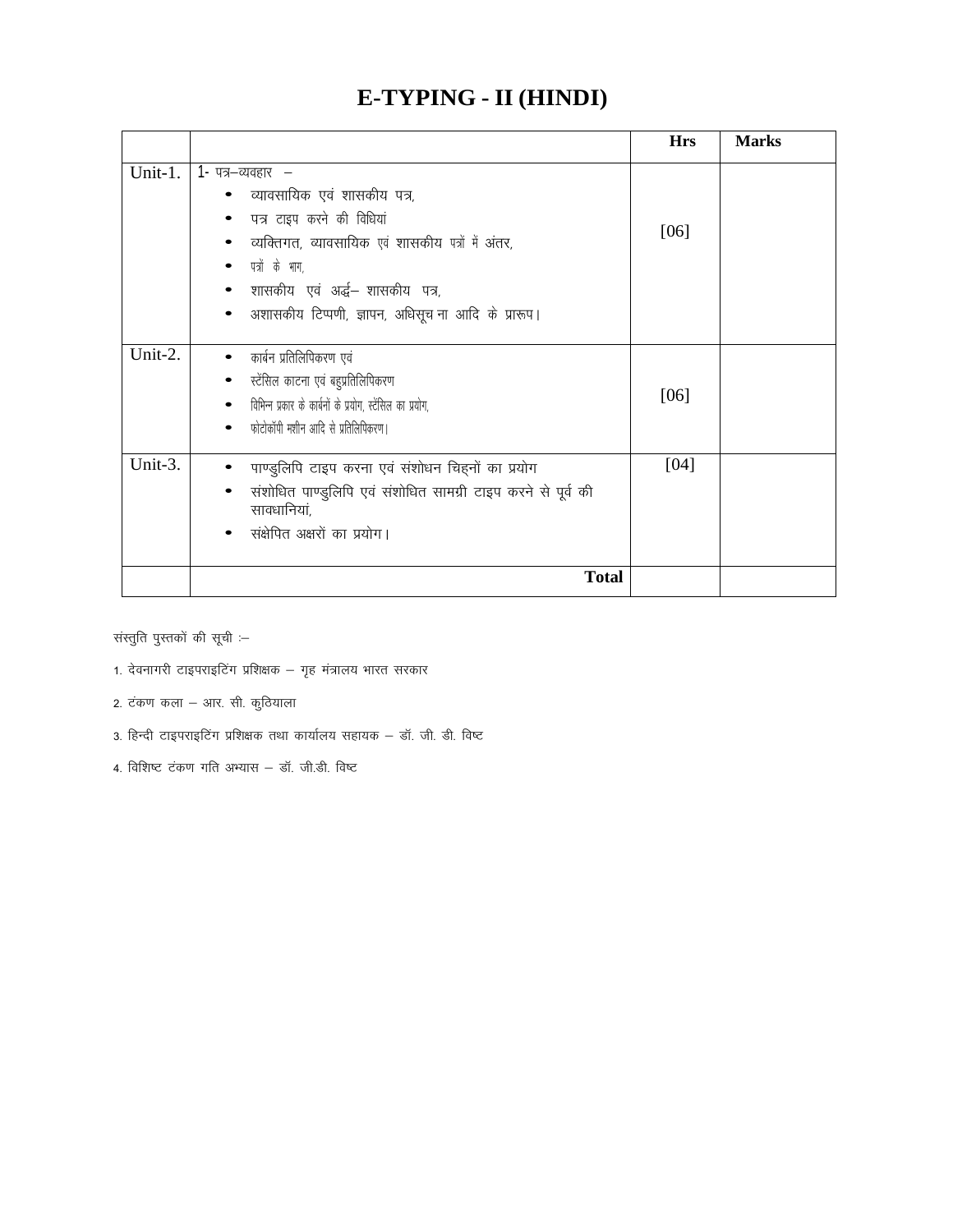## **MONEY AND BANKING**

|                     | <b>Theory</b>           |  |     | No of Period in one session: | <b>Tredits</b> |  |
|---------------------|-------------------------|--|-----|------------------------------|----------------|--|
| <b>Subject Code</b> | No. of Periods Per Week |  |     | <b>Full Marks</b>            | 100            |  |
| 2026405             |                         |  | P/S | <b>ESE</b>                   | 70             |  |
|                     | 03                      |  |     | ĽА                           | 10             |  |
|                     |                         |  |     | $\alpha$                     | 20             |  |

#### **Rationale & Objective:**

The students should be aware with the Banking system, types of accounts; a Bank maintains types of Banks, types of cheques, procedure for procurement of loans etc.

In modern day practices a secretary has to deal with many duties which control the market, like inflation deflation index number etc. For a successful secretary he or she should have knowledge of money, factors affecting inflation index number and continuing of surplus

|        | $Group-A$                                                        | <b>Hrs</b> | <b>Marks</b> |
|--------|------------------------------------------------------------------|------------|--------------|
| Unit-1 | Evaluation of money                                              |            |              |
|        | Meaning of Exchange & Barter System                              |            |              |
|        | Advantage and disadvantage of Barter System                      |            |              |
|        | Introduction & evaluation of Money                               |            |              |
|        | Definition of Money                                              |            |              |
|        | Nature of Money                                                  |            |              |
|        | <b>Characteristics of Money</b>                                  |            |              |
|        | Function & importance of Money                                   |            |              |
|        | Different types of Money                                         |            |              |
|        | Importance of Money in present time                              |            |              |
|        | Advantage & disadvantage of money                                |            |              |
|        | Evaluation of good money                                         |            |              |
|        | Meaning of Inflation                                             |            |              |
|        | Causes of inflation and steps taken to control inflation         |            |              |
|        | Meaning of deflation                                             |            |              |
|        | Causes effects of Deflation and steps taken to control deflation |            |              |
|        | Comparative's study of Inflation & Deflation                     |            |              |
|        | Meaning of Index number                                          |            |              |
|        | Types of Index number                                            |            |              |
|        | Use & their limitation                                           |            |              |

## **Contents: Theory**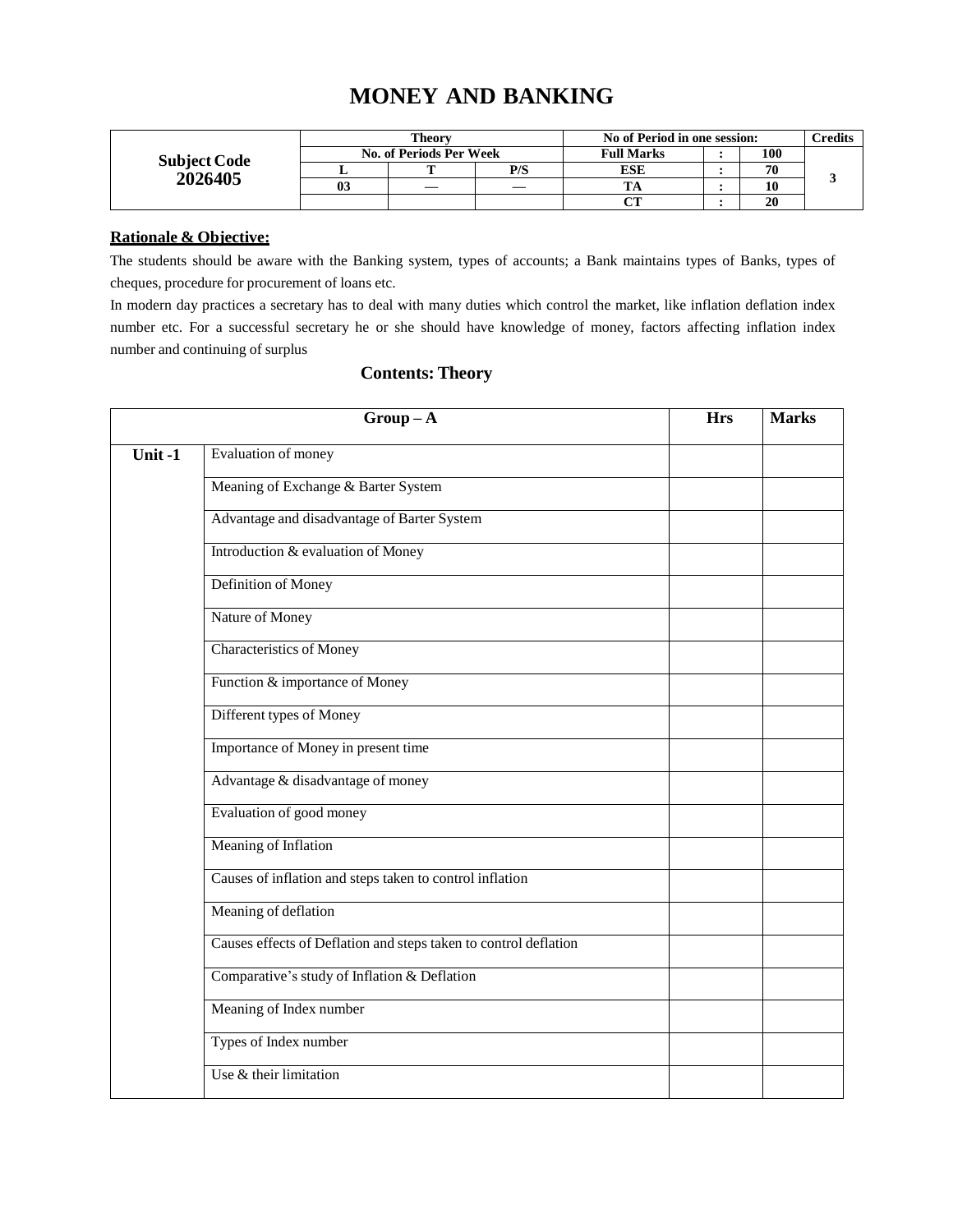|        | $Group-B$                                              | <b>Hrs</b> | <b>Marks</b> |
|--------|--------------------------------------------------------|------------|--------------|
| Unit-2 | Definition and classification of Banking               |            |              |
|        | Definition of Bank                                     |            |              |
|        | Kind of Bank                                           |            |              |
|        | <b>Commercial Bank</b>                                 |            |              |
|        | Definition of Commercial Bank                          |            |              |
|        | <b>Function of Commercial Bank</b>                     |            |              |
|        | Sources of banking funds                               |            |              |
|        | Accounts of customer and their deposits                |            |              |
|        | Meaning of current accounts                            |            |              |
|        | Precaution to be taken while opening a current account |            |              |
|        | Joint Account                                          |            |              |
|        | <b>Trust Account</b>                                   |            |              |
|        | Different types of deposits                            |            |              |
|        | Loans and advances                                     |            |              |
|        | <b>Cash Credits</b>                                    |            |              |
|        | Overdrafts                                             |            |              |
|        | Descanting of Bills                                    |            |              |
|        | Letters of Credit                                      |            |              |
|        | Loans on Quartets                                      |            |              |
|        | Death or in solving of a security                      |            |              |
|        | Precaution to be taken by the Banks                    |            |              |
|        | Modes of securing Advances                             |            |              |
|        | Pledge                                                 |            |              |
|        | Mortgage                                               |            |              |
|        | <b>Advances against Collateral Security</b>            |            |              |
|        | Personal & impersonal security                         |            |              |
|        | <b>Third Party Security</b>                            |            |              |
|        | <b>Stock Exchange Security</b>                         |            |              |
|        | <b>Advance against Goofs</b>                           |            |              |
|        | Kinds of letter of Credit                              |            |              |
|        | Parties to letter of Credit                            |            |              |
|        | Cheques                                                |            |              |
|        | Requisites of a Cheque                                 |            |              |
|        | Difference between cheques and Bills of exchange       |            |              |
|        | Dating of Cheques                                      |            |              |
|        | Crossing of a cheques surcharge, general and special   |            |              |
|        | Persons authorized to cross cheques                    |            |              |
|        | Endorsement of a cheque                                |            |              |

## **Books Recommended: -**

|    | Money Banking & International Trade, | - | S. Chand Padamdeo Narayan Sharma |
|----|--------------------------------------|---|----------------------------------|
|    | Banking Theory & System,             |   | S. Chand K. K. Prabhakar         |
|    | Practical Banking,                   |   | S. Chand M. Radhashran           |
| 4. | Banking Law & Practices.             |   | S. Chand T. T. Sethi             |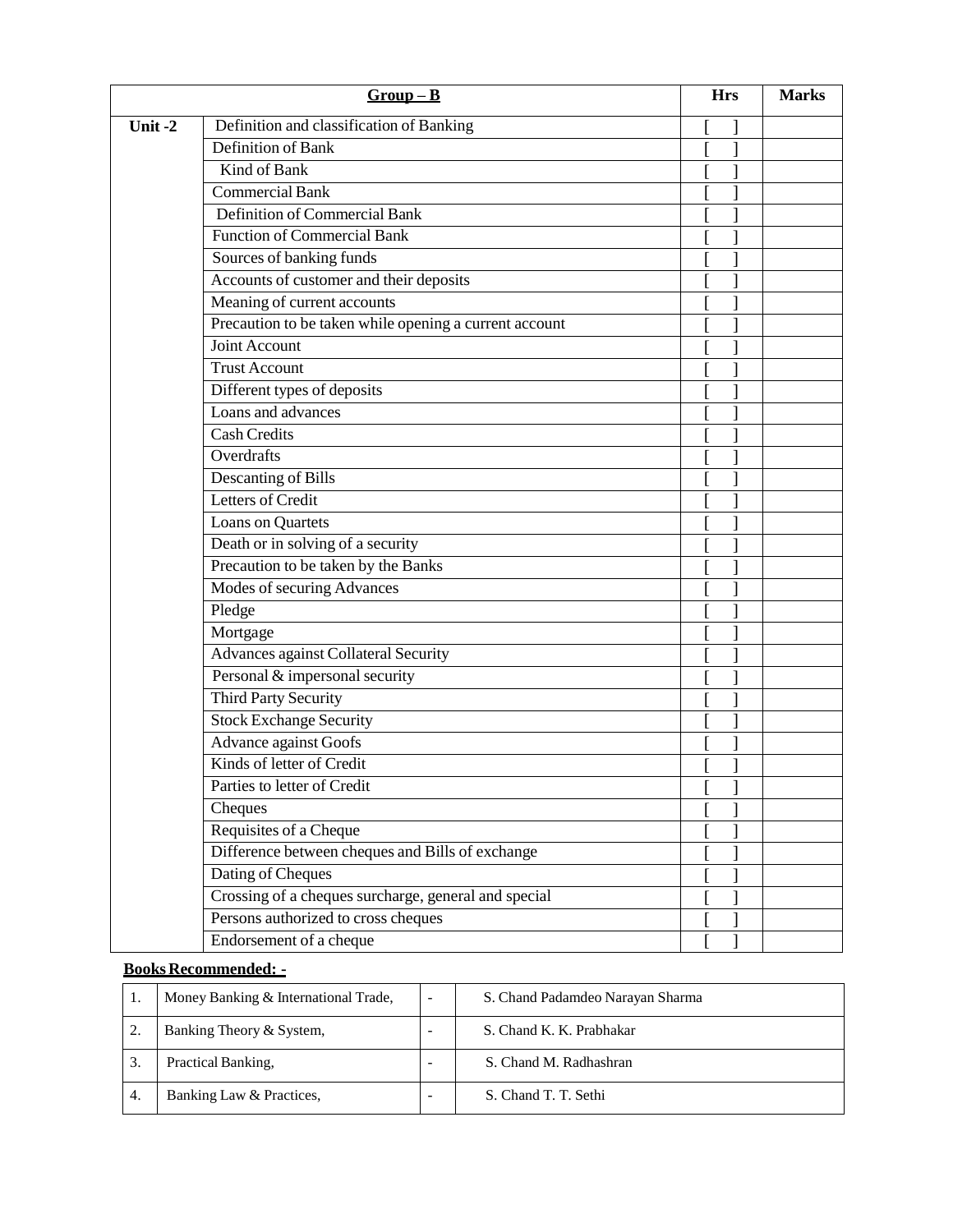|                     |                                              | <b>Practical</b>                                                                                                 |   |     | No of Period in one session:       |                                        |            | <b>Credits</b> |
|---------------------|----------------------------------------------|------------------------------------------------------------------------------------------------------------------|---|-----|------------------------------------|----------------------------------------|------------|----------------|
| <b>Subject Code</b> |                                              | <b>No. of Periods Per Week</b>                                                                                   |   |     | <b>Full Marks</b>                  |                                        | 50         |                |
| 2026406             |                                              | L                                                                                                                | т | P/S | <b>ESE</b>                         | $\ddot{\cdot}$                         | 50         | 02             |
|                     |                                              |                                                                                                                  |   | 04  | <b>Internal</b><br><b>External</b> | $\ddot{\phantom{a}}$<br>$\ddot{\cdot}$ | 15<br>35   |                |
|                     |                                              |                                                                                                                  |   |     |                                    |                                        |            |                |
|                     |                                              | <b>Contents: Practical</b>                                                                                       |   |     |                                    |                                        | <b>Hrs</b> | <b>Marks</b>   |
|                     | <b>E-Typing English</b>                      |                                                                                                                  |   |     |                                    |                                        |            |                |
| Units-1             | <b>English Typing Basics.</b>                |                                                                                                                  |   |     |                                    |                                        |            |                |
|                     | I.                                           | Ribbon Changing. Cleaning and oiling the typewriter.                                                             |   |     |                                    |                                        |            |                |
|                     | П.                                           | Satisfy the curiosity of the student by making near the typewriter by                                            |   |     |                                    |                                        |            |                |
|                     |                                              | inserting and removing and observing the action of keys when                                                     |   |     |                                    |                                        |            |                |
|                     | depressed                                    |                                                                                                                  |   |     |                                    |                                        |            |                |
|                     | Ш.<br>IV.                                    | Mastery of the top row (Figures and symbols printing keys)<br>Mastery of key Board.                              |   |     |                                    |                                        |            |                |
| Units-2             |                                              |                                                                                                                  |   |     |                                    |                                        |            |                |
|                     | I.                                           | Practice of words and simple sentence. (Computer)<br>Home row keys practice.                                     |   |     |                                    |                                        |            |                |
|                     | Π.                                           | Shift key+Home row keys practice                                                                                 |   |     |                                    |                                        |            |                |
|                     | Ш.                                           | Upper row keys practice                                                                                          |   |     |                                    |                                        |            |                |
|                     | IV.                                          | Shift key+Upper row keys practice                                                                                |   |     |                                    |                                        |            |                |
|                     | V.<br>VI.                                    | Simple Word Practice by Home & Upper Row Keys.<br><b>Bottom-Row Keys Practice</b>                                |   |     |                                    |                                        |            |                |
|                     | VII.                                         | Shift Keys+ Bottom-Row Keys Practice                                                                             |   |     |                                    |                                        |            |                |
|                     | VIII.                                        | Simple word Practice by Al; Rows Characters                                                                      |   |     |                                    |                                        |            |                |
|                     | IX.                                          | Fourth Row Number & Symbol Keys                                                                                  |   |     |                                    |                                        |            |                |
|                     | Х.                                           | Shift key+Fourth Row Number and Symbol Keys<br><b>Work Division Drills</b>                                       |   |     |                                    |                                        |            |                |
|                     | XI.                                          |                                                                                                                  |   |     |                                    |                                        |            |                |
| Units-3             |                                              | <b>Passage and Paragraph Practice. (Computer)</b><br>Copying from exercises (Attainment: Speed rate of 20W.P.M.) |   |     |                                    |                                        |            |                |
| Units-4             |                                              | Application and Letter Typing. (Mannual & Computer)                                                              |   |     |                                    |                                        |            |                |
| Units-5             |                                              | Typewriting for speed exercises, building control speed tests for 5 to 10                                        |   |     |                                    |                                        |            |                |
|                     |                                              | minutes to at speed rate of 35 W.P.M. (Computer)                                                                 |   |     |                                    |                                        |            |                |
|                     |                                              | <b>E-Typing Hindi</b>                                                                                            |   |     |                                    |                                        |            |                |
| Units-1             |                                              | हिन्दी टंकण का बुनियादी प्रशिक्षण।                                                                               |   |     |                                    |                                        |            |                |
|                     | I.                                           | टंकण मशीन की जानकारी                                                                                             |   |     |                                    |                                        |            |                |
|                     | II.                                          | की-बोर्ड पर अभ्यास                                                                                               |   |     |                                    |                                        |            |                |
|                     | III.                                         | टॉप टी की-बोर्ड पर पूर्ण अभ्यास                                                                                  |   |     |                                    |                                        |            |                |
| Units-2             |                                              | शब्द एव सरल वाक्य पर अभ्यास (Computer)                                                                           |   |     |                                    |                                        |            |                |
| Units-3             | Ι.                                           | Home row keys का अभ्यास                                                                                          |   |     |                                    |                                        |            |                |
|                     | Π.                                           | Home row के स्नरत्न शब्दों का अभ्यास                                                                             |   |     |                                    |                                        |            |                |
|                     | III.                                         | Shift + Home row के अक्षरों का अभ्यास                                                                            |   |     |                                    |                                        |            |                |
|                     | IV.                                          | Upper row के 8 अक्षरों का अभ्यास                                                                                 |   |     |                                    |                                        |            |                |
|                     | V.                                           | Upper row के 12 अक्षरों का अभ्यास                                                                                |   |     |                                    |                                        |            |                |
|                     | VI.                                          | Shift + Upper row के अक्षरों का अभ्यास                                                                           |   |     |                                    |                                        |            |                |
|                     | Bottom-Rows के 8 अक्षरों का अभ्यास<br>VII.   |                                                                                                                  |   |     |                                    |                                        |            |                |
|                     | Bottom-Rows के 10 अक्षरों का अभ्यास<br>VIII. |                                                                                                                  |   |     |                                    |                                        |            |                |
|                     | IX.                                          | Shift +Bottom-row के अक्षरों का अभ्यास                                                                           |   |     |                                    |                                        |            |                |
|                     | X.                                           | All rows के अक्षरों का अभ्यास                                                                                    |   |     |                                    |                                        |            |                |
|                     | XI.                                          | Number Row के अक्षरों का अभ्यास                                                                                  |   |     |                                    |                                        |            |                |
|                     | XII.                                         | Shift + Number Row के अक्षरों का अभ्यास                                                                          |   |     |                                    |                                        |            |                |

# **E-TYPING LAB -II (ENGLISH + HINDI)**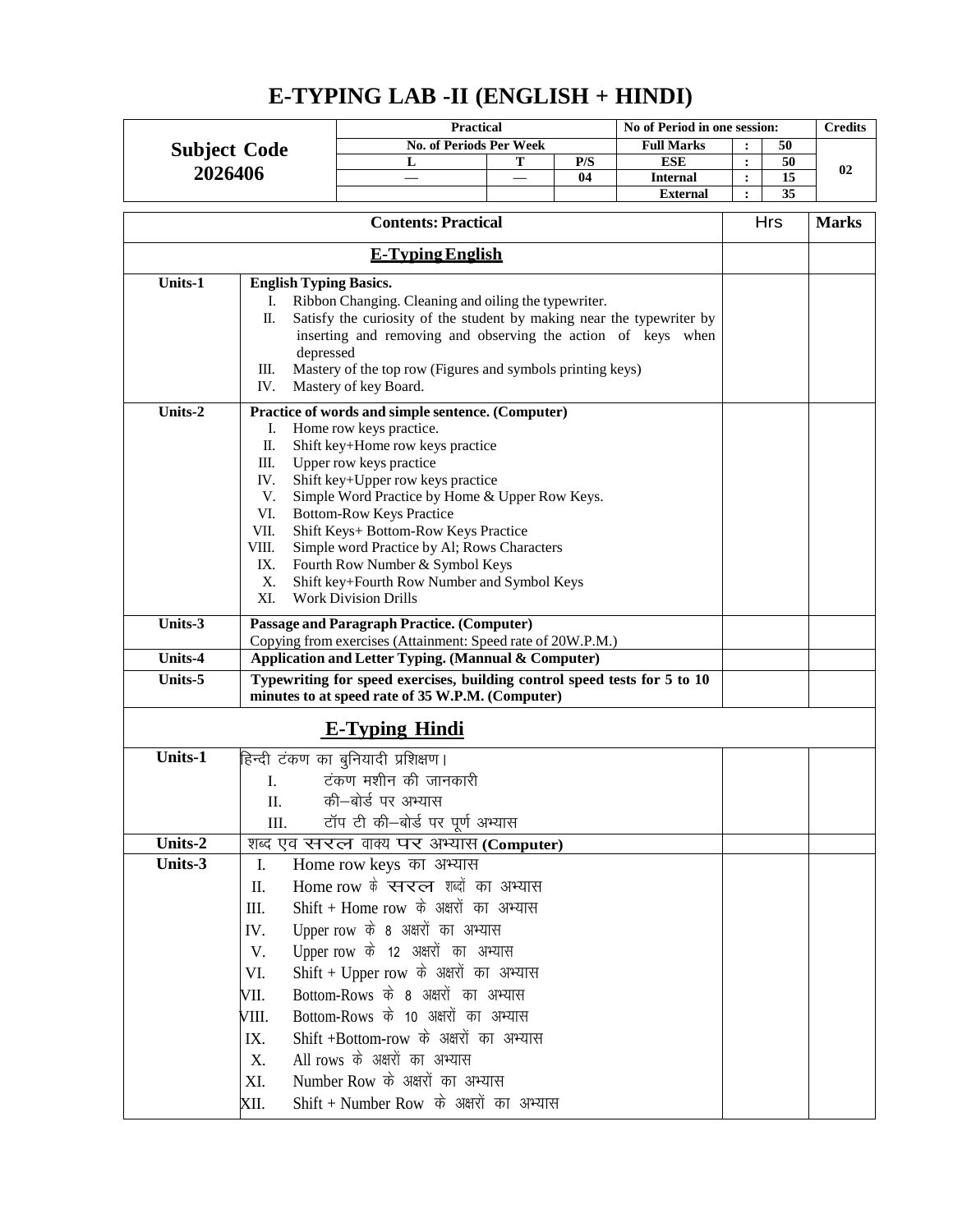| Units-4 | Paragraph का अभ्यास विषयवस्तु से सीधें टंक ण करने का अभ्यास एवं<br>शब्द प्राति मिनट गति प्राप्त गद्यांश। कंडिका टंकित करने का<br>20<br>अभ्यास करने की चेष्टा। | कम्प्यूट <b>र</b><br>पर |
|---------|---------------------------------------------------------------------------------------------------------------------------------------------------------------|-------------------------|
| Units-5 | आवेद न पत्र/कार्या लयी पत्र टंकित करने का अभ्यास                                                                                                              | टाइपराइटर               |
|         |                                                                                                                                                               | ाएवं कम्प्यूटर          |
|         |                                                                                                                                                               | पर                      |
| Units-6 | टंकण अभ्यास एवं 30 प्रति शब्द प्रति मिनट की गति, पॉच से दस मिनट के                                                                                            | कम्प्यूटर               |
|         | टंकण के उपरांत प्राप्त करने का अभ्यास।                                                                                                                        | पर                      |

## **Reccomended Books:-**

- 1. Typing Guide-Omkar Nath Verma.
- 2. Proficieny in English-R. Gupta's
- 3. Typewriting High Speed-Vivaan Sharma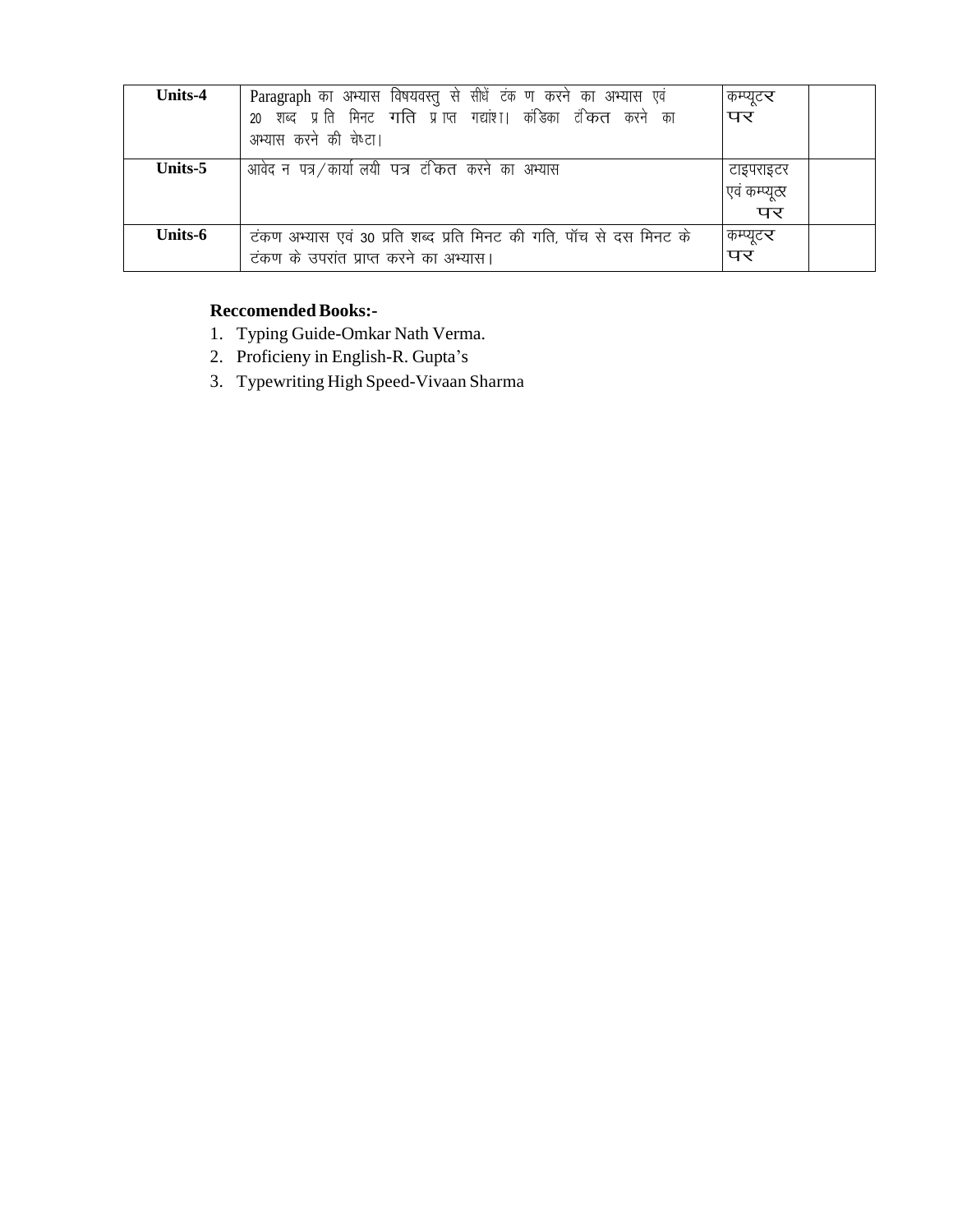# **SHORTHAND LAB - I (ENGLISH+HINDI)**

|                     | <b>Practical</b>                             |  |                | No of Period in one session: | $\gamma$ redits |  |
|---------------------|----------------------------------------------|--|----------------|------------------------------|-----------------|--|
| <b>Subject Code</b> | No. of Periods Per Week<br><b>Full Marks</b> |  |                | 50                           |                 |  |
| 2026407             |                                              |  | P/S            | ESE                          | 50              |  |
|                     |                                              |  | 0 <sub>4</sub> | <b>Internal</b>              |                 |  |
|                     |                                              |  |                | External                     | 35              |  |

### **CONTENTS:PRACTICAL**

|            | <b>SHORTHAND: ENGLISH</b>                                                                                                         | Hrs/week | <b>Marks</b> |
|------------|-----------------------------------------------------------------------------------------------------------------------------------|----------|--------------|
| Unit-1     | Practice of consonants, use of vowels                                                                                             |          |              |
| Unit $-2$  | <b>Exercises from Text Book</b>                                                                                                   |          |              |
| Unit -3    | Practice from exercises<br>(Class Work: Dictation and Reading)<br>(Home Work: Reading and Copying work daily throughout the year) |          |              |
| Unit $-4$  | Practice from exercises, Dictation and Reading Book                                                                               |          |              |
| Unit-5     | Transcription from Shorthand into Longhand                                                                                        |          |              |
|            | (Attainment to develop ability to take notes in neat and accurate style at a speed of 40 to 60 W.P.M.)                            |          |              |
|            | <b>SHORTHAND: HINDI</b>                                                                                                           |          |              |
| Unit-1     | आशुलिपि का परिचय, उपयोग एवं महत्व।                                                                                                |          |              |
| Unit $-2$  | आशुलिपि के वर्णाक्षरों की जानकारी, व्यंजन का अभ्यास                                                                               |          |              |
| Unit $-3$  | स्वर, स्वर के प्रकार एवं शब्दों पर अभ्यास                                                                                         |          |              |
| Unit -4    | त वर्ग की दायी बायी रेखाओं का अभ्यास                                                                                              |          |              |
| Unit -5    | शब्द चिन्हों पर अभ्यास                                                                                                            |          |              |
| Unit $-6$  | शब्दों में आंकड़ों के प्रयोग का अभ्यास                                                                                            |          |              |
| Unit-7     | वृत, चाप एवं मात्राओं का शब्दों पर अभ्यास                                                                                         |          |              |
| Unit -8    | सकेत लिपि में वाक्यों पर अभ्यास                                                                                                   |          |              |
| Unit $-9$  | उपसर्ग का अभ्यास                                                                                                                  |          |              |
| Unit $-10$ | प्रत्यय का अभ्यास                                                                                                                 |          |              |

#### अभ्यास

- 1. पाठ्य पुस्तक श्रुति लेख एवं पुस्तक पठन से अभ्यास।
- 2. गति का अभ्यास। 60 शब्द प्रति मिनट।
- 3. गद्यांश का अभ्यास।

- \_f"k iz.kkyh & fgUnh l adsr fyfi & vH;kl iqfLrdk
- $\bullet$   $\qquad \qquad$   $\qquad$   $\qquad$   $\qquad$   $\qquad$   $\qquad$   $\qquad$   $\qquad$   $\qquad$   $\qquad$   $\qquad$   $\qquad$   $\qquad$   $\qquad$   $\qquad$   $\qquad$   $\qquad$   $\qquad$   $\qquad$   $\qquad$   $\qquad$   $\qquad$   $\qquad$   $\qquad$   $\qquad$   $\qquad$   $\qquad$   $\qquad$   $\qquad$   $\qquad$   $\qquad$   $\qquad$   $\qquad$   $\qquad$   $\qquad$   $\$
- पिटमैन प्रणाली हिन्दी संकेत लिपि
- मानक आशुलिपि केन्द्रीय हिन्दी प्रशिक्षण संस्थान, राजभाषा संस्थान, गृह मंत्रालय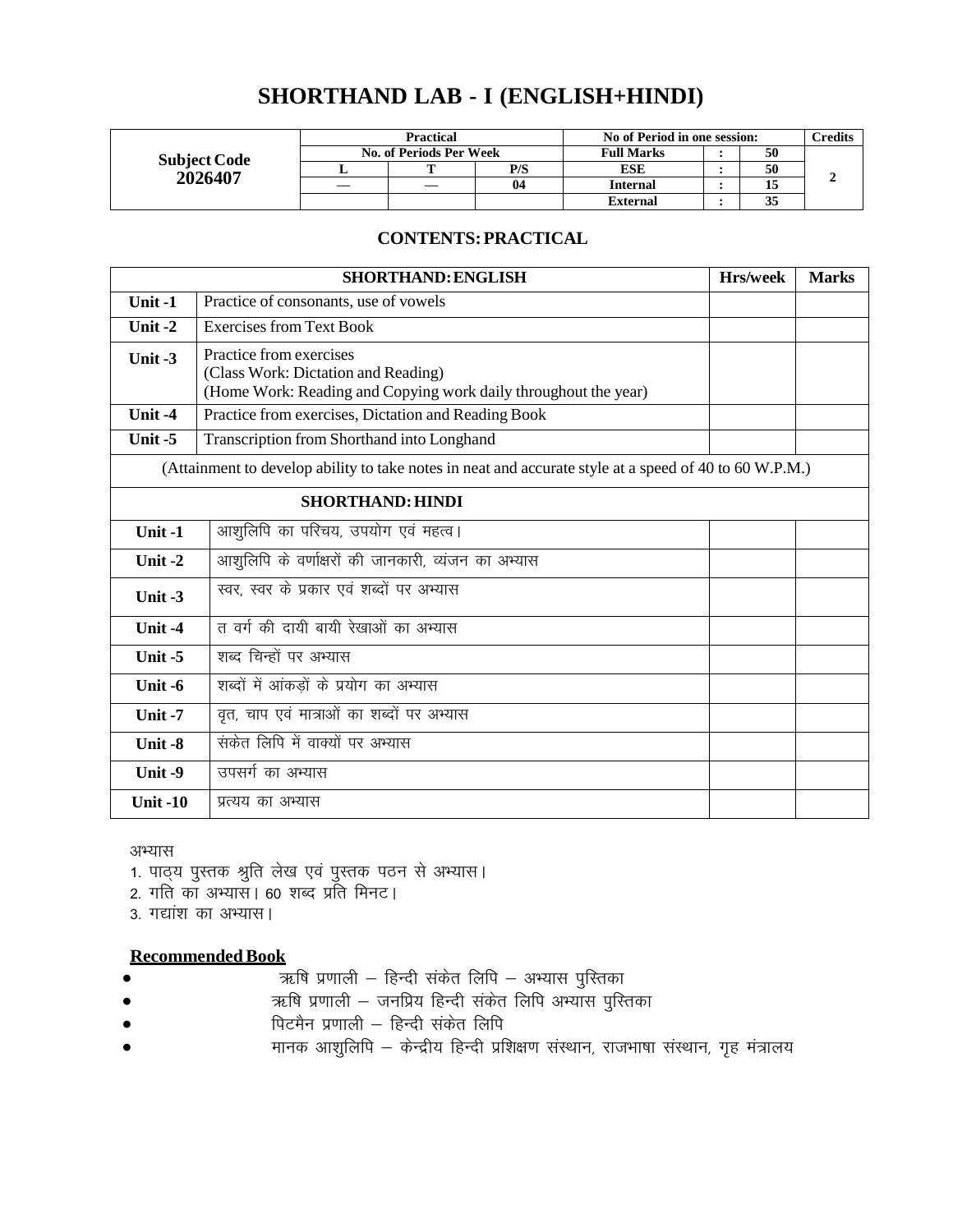## **STENOGRAPHY LAB - I (ENGLISH+HINDI)**

|                     | Practical               |   |     | No of Period in one session: |  |    | <b>Tredits</b> |
|---------------------|-------------------------|---|-----|------------------------------|--|----|----------------|
| <b>Subject Code</b> | No. of Periods Per Week |   |     | <b>Full Marks</b>            |  | 50 |                |
| 2026408             |                         | m | P/S | ESE                          |  | 50 |                |
|                     |                         |   | 02  |                              |  |    | vı             |
|                     |                         |   |     |                              |  | 33 |                |

#### **Rationale (StenographyEnglish):-**

The performance of the personnel working in modern offices depends, to a large extent, on the proficiency with which they can take dictation. Many of the confidential matters have to be written in shorthand before final communication is sent to different quarters/ parties. It is necessary that students acquire an accurate and good speed of shorthand so that they are able to perform in the modern offices effectively. Through accessories of courses on stenography these skills can be imparted to the students. Hence the introduction of the subject in the curriculum of Modern offices Practice.

|                | <b>STENOGRAPHY: ENGLISH</b>                                                                                                                                                     | Hrs. | <b>Marks</b> |
|----------------|---------------------------------------------------------------------------------------------------------------------------------------------------------------------------------|------|--------------|
| <b>Units-1</b> | Introduction                                                                                                                                                                    |      |              |
| Units-2        | Importance of shorthand                                                                                                                                                         |      |              |
| Units-3        | Emphasis on phonetic system in Pitman Shorthand.<br>Correct sitting position, holding of pencil and note book and their quality                                                 |      |              |
| Units-4        | Consonants<br>Straight<br>$\overline{\phantom{a}}$<br>Curves<br>Others                                                                                                          |      |              |
| Units-5        | Joining of uneven strokes                                                                                                                                                       |      |              |
| Units-6        | Vowel signs-Vowel indication, Grammalogues, punctuation<br>First place<br>$\blacksquare$<br>Second place<br>$\overline{\phantom{a}}$<br>Third place<br>$\overline{\phantom{a}}$ |      |              |
| <b>Units-7</b> | Alternative forms of 'R' and 'H' (upward and downward)                                                                                                                          |      |              |
| Units-8        | Diphthongs                                                                                                                                                                      |      |              |
| Units-9        | Phraseogarphy                                                                                                                                                                   |      |              |
|                | <b>Total</b>                                                                                                                                                                    |      |              |

#### **CONTENTS:PRACTICAL**

#### **ATTAINMENTOFSPEED:-**

At the end of semester, the students should be able to take down dictation at a minimum speed of 30 words per minute.

#### **Assignment: -**

- 1. Practicing sitting posture including the position of note-book and holding open/pencil.
- 2. Practice of consonants with special attention to their formation, length, angle, size, direction, thickness, etc. joining of strokes.
- 3. Repeated practice of using vowels and exercises from the text books.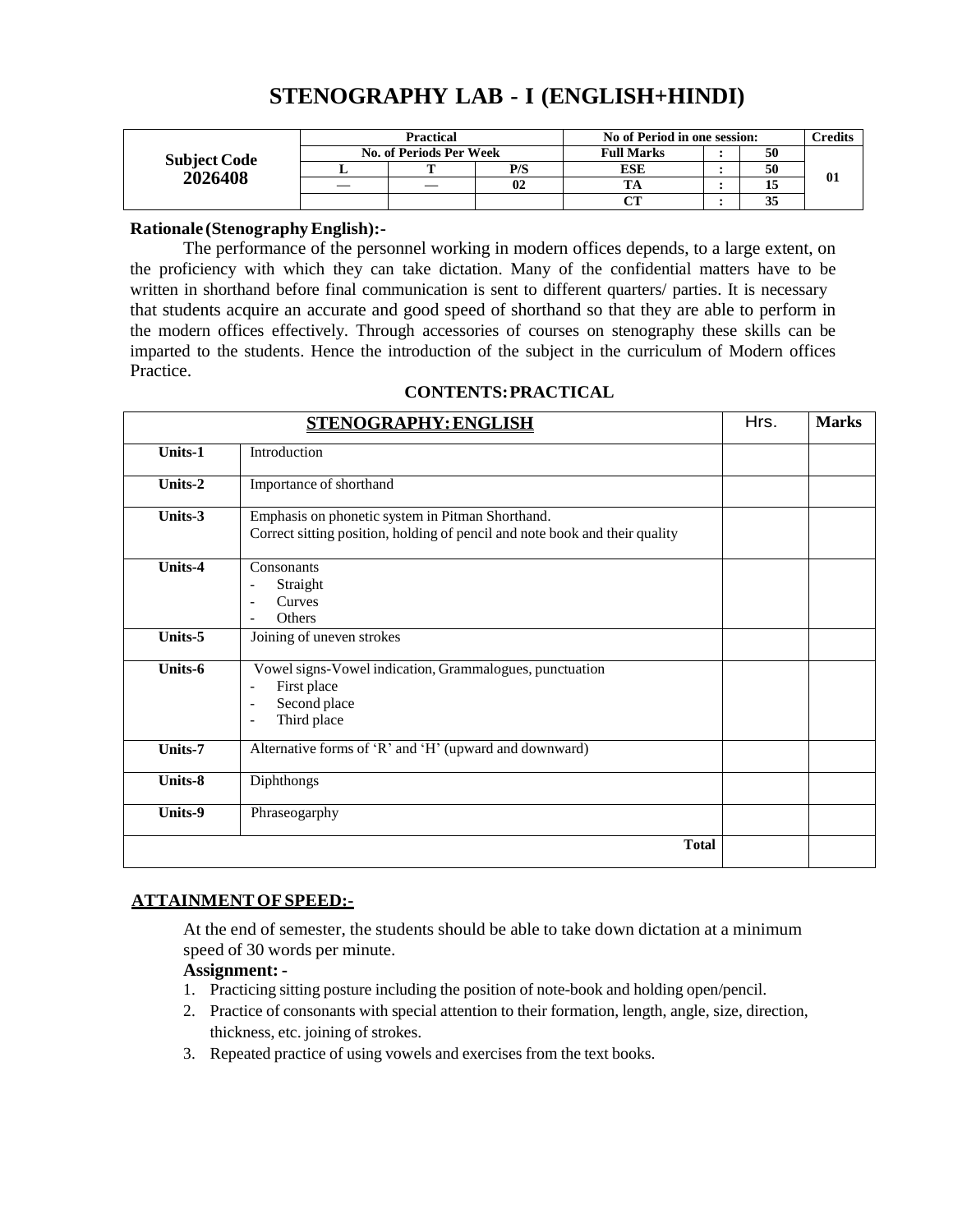#### **BOOK PRESCRIBED**

1. Pitman shorthand Instructor and Key by sir Issac Pitman.

#### **RECOMMENDED BOOKS**

- 1. Pitman's shorthand- New course by Sir Issac; Pitman's Publications, London.
- 2. Pitman's shorthand Dictionary by Pitman; Pitman's Publications, London.
- 3. Shorthand Quiz (Question/Answers) by G.D. Bisat; Vishishit Prakashan, C4B/66 Janakpur, New Delhi.
- 4. Model speed Dictations (Subject wise Volumes by Dr. G.D.Bist; Vishishit Prakashan, C45B/66 Jankpur, New Delhi.

## आशुलिपि (हिन्दी)

आधुनिक कार्यालय में कार्यरत कमियों का प्रदर्शन काफी हद तक उनकी श्रुतिलेख लेने की क्षमता पर निर्भर करता है। उनके गोपनीय विषय को विभिन्न स्तरों पर अंतिम रूप से प्रेषित करने के पूर्व आशुलिपि में लिखा जाता है। विस्तृत पाठ्यक्रम

## हिन्दी आशुलिपि का बुनियादी प्रशिक्षण।

- 1. आशुलिपि का परिचय, उपयोग एवं महत्व।
- 2. आशुलिपि के वर्णाक्षरों की जानकारी, व्यंजन की परिभाषा एवं अभ्यास।
- 3. स्वर, स्वर के प्रकार एवं प्रयोग।
- 4. त वर्ग की दायी बायी रेखाओं का प्रयोग।
- 5. शब्द चिन्ह।
- 6. आंकड़ों का प्रयोग।
	- $\bullet$  and a strib in the interval in the set of the interval  $\bullet$  or an interval in the set of the interval in the interval in the set of the interval in the set of the set of the set of the set of the set of the set of t
	- $\bullet$  न आंकड़ों का प्रयोग
	- र एवं ल आंकड़ों का प्रयोग
- 7. वृत, चाप एवं मात्राओं का महत्व एवं प्रयोग।
	- स एवं स्व वृत का प्रयोग
	- स्थ, स्त एवं ष्ट चाप का प्रयोग
	- छार, धार एवं त्र चाप का प्रयोग
	- $\bullet$  ट्विध्वनिक मात्राएं
	- $\bullet$  = त्रिघ्वनिक मात्राएं

- 1. ऋषि प्रणाली हिन्दी संकेत लिपि अभ्यास पुस्तिका
- 2- ऋषि प्रणाली जनप्रिय हिन्दी संकेत लिपि अभ्यास पुस्तिका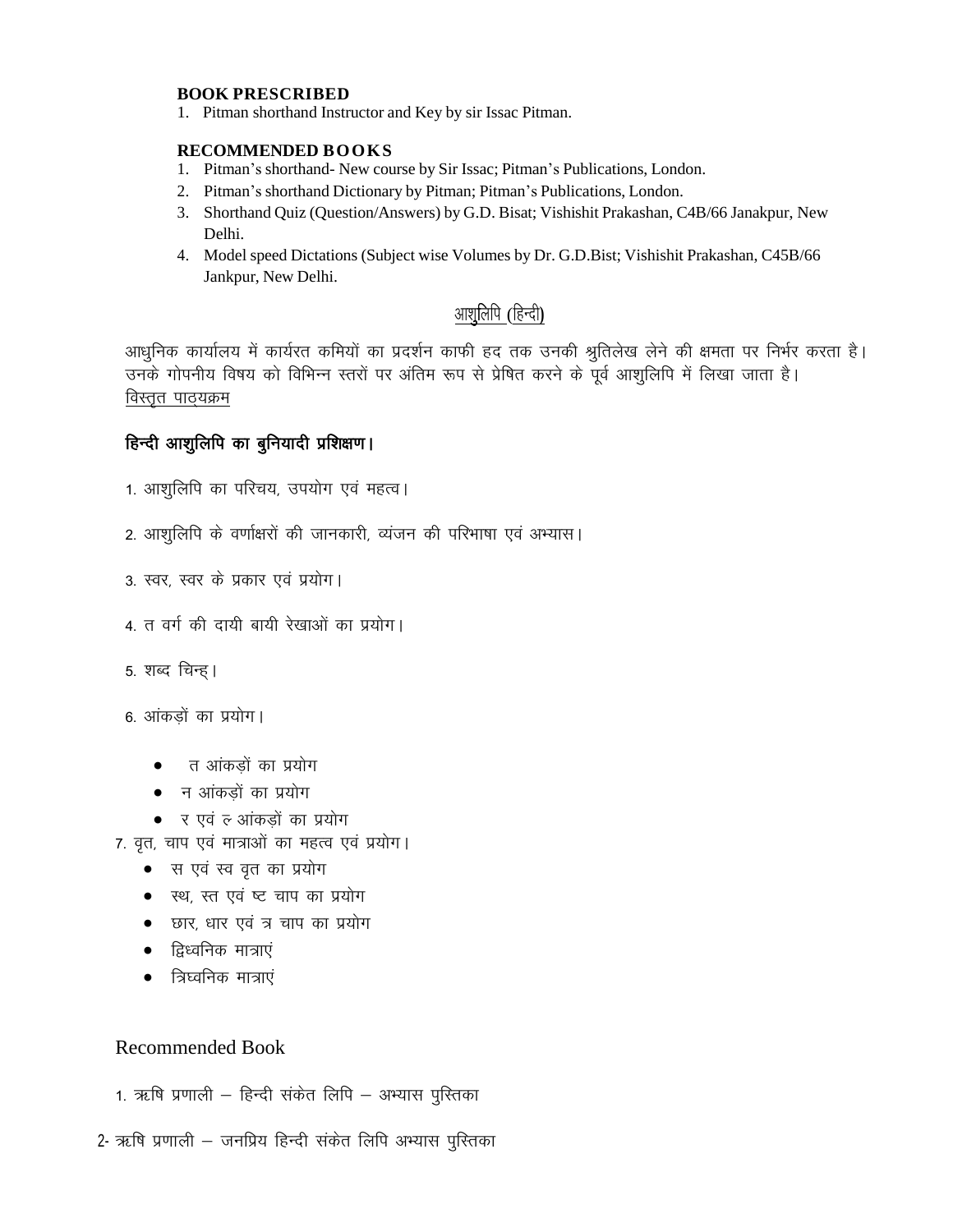## **SHORTHAND-I (ENGLISH+HINDI) -TW**

|                     | Term Work               |  |                | No of Period in one session: |  |    | $T$ redits |
|---------------------|-------------------------|--|----------------|------------------------------|--|----|------------|
| <b>Subject Code</b> | No. of Periods Per Week |  |                | <b>Full Marks</b>            |  | 25 |            |
| 2026409             |                         |  | P/S            | <b>Internal</b>              |  | 07 | 01         |
|                     |                         |  | 0 <sup>3</sup> | External                     |  | 18 |            |

### **CONTENTS: TERM WORK**

|                 | <b>SHORTHAND ENGLISH</b>                                                                                                          | Hrs. | <b>Marks</b> |
|-----------------|-----------------------------------------------------------------------------------------------------------------------------------|------|--------------|
| Unit $-1$       | Practice of consonants, use of vowels                                                                                             |      |              |
| Unit-2          | <b>Exercises from Text Book</b>                                                                                                   |      |              |
| Unit $-3$       | Practice from exercises<br>(Class Work: Dictation and Reading)<br>(Home Work: Reading and Copying work daily throughout the year) |      |              |
| Unit-4          | Practice from exercises, Dictation and Reading Book                                                                               |      |              |
| Unit-5          | Transcription from Shorthand into Longhand                                                                                        |      |              |
|                 | (Attainment to develop ability to take notes in neat and accurate style at a speed of 40 to 60 W.P.M.)                            |      |              |
|                 | <b>SHORTHAND HINDI</b>                                                                                                            |      |              |
| Unit-1          | आशुलिपि का परिचय, उपयोग एवं महत्व।                                                                                                |      |              |
| Unit $-2$       | आशुलिपि के वर्णाक्षरों की जानकारी, व्यंजन का अभ्यास।                                                                              |      |              |
| Unit $-3$       | स्वर, स्वर के प्रकार एवं शब्दों पर अभ्यास                                                                                         |      |              |
| Unit $-4$       | त वर्ग की दायीं बायीं रेखाओं का अभ्यास                                                                                            |      |              |
| Unit $-5$       | शब्द चिन्हों पर अभ्यास                                                                                                            |      |              |
| Unit -6         | शब्दों में आंकडों के प्रयोग का अभ्यास                                                                                             |      |              |
| Unit $-7$       | वृत, चाप एवं मात्राओं का शब्दों पर अभ्यास                                                                                         |      |              |
| Unit -8         | सकेत लिपि में वाक्यों पर अभ्यास                                                                                                   |      |              |
| Unit -9         | उपसर्ग का अभ्यास                                                                                                                  |      |              |
| <b>Unit -10</b> | प्रत्यय का अभ्यास                                                                                                                 |      |              |

अभ्यास

1. पाठ्य पुस्तक श्रुति लेख एवं पुस्तक पठन से अभ्यास।

2. गति का अभ्यास। 60 शब्द प्रति मिनट।

3. गद्यांश का अभ्यास।

- \_f"k iz.kkyh & fgUnh l adsr fyfi & vH;kl iqfLrdk
- ऋषि प्रणाली जनप्रिय हिन्दी संकेत लिपि अभ्यास पुस्तिका
- पिटमैन प्रणाली हिन्दी संकेत लिपि
- $\bullet$   $\qquad \qquad$  मानक आशुलिपि  $\!$  केन्द्रीय हिन्दी प्रशिक्षण संस्थान, राजभाषा संस्थान, गृह मंत्रालय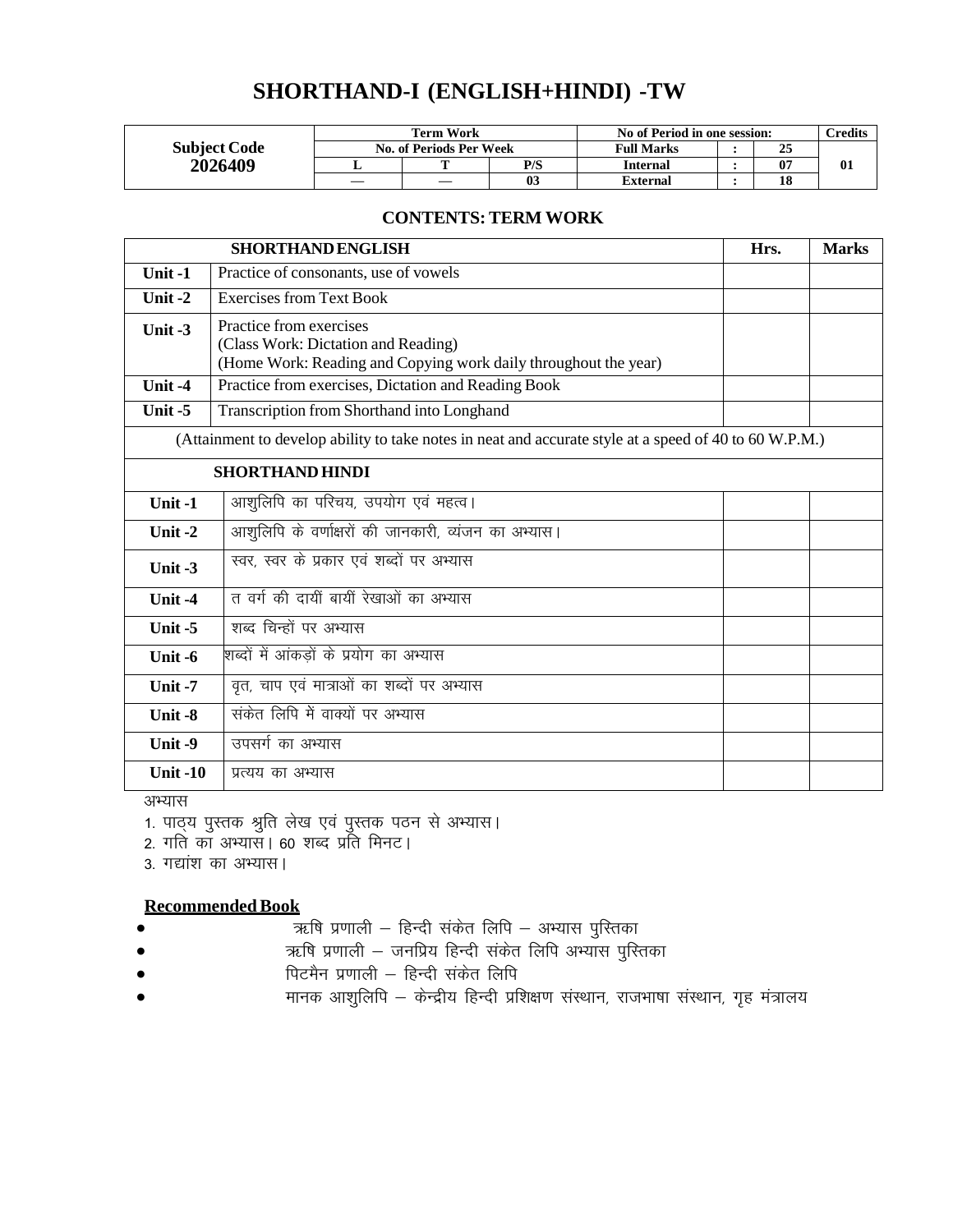## **STENOGRAPHY-I (ENGLISH+ HINDI) -TW**

|                     | <b>Term Work</b>        |   |     | No of Period in one session: |  |    | $C$ redits |
|---------------------|-------------------------|---|-----|------------------------------|--|----|------------|
| <b>Subject Code</b> | No. of Periods Per Week |   |     | <b>Full Marks</b>            |  | 25 |            |
| 2026410             |                         | m | P/S | Internal                     |  | 07 |            |
|                     |                         |   |     | External                     |  | 18 |            |

#### **RATIONALE** - (STENOGRAPHY:ENGLISH)

The performance of the personnel working in modern offices depends, to a large extent, on the proficiency with which they can take dictation. Many of the confidential matters have to be written in shorthand before final communication is sent to different quarters/ parties. It is necessary that students acquire an accurate and good speed of shorthand so that they are able to perform in the modern offices effectively. Through accessories of courses on stenography these skills can be imparted to the students. Hence the introduction of the subject in the curriculum of Modern offices Practice.

|         | STENOGRAPHY:ENGLISH                                                                                                                                 |  |  |  |
|---------|-----------------------------------------------------------------------------------------------------------------------------------------------------|--|--|--|
| Units-1 | Introduction                                                                                                                                        |  |  |  |
| Units-2 | Importance of shorthand                                                                                                                             |  |  |  |
| Units-3 | Emphasis on phonetic system in Pitman Shorthand.<br>Correct sitting position, holding of pencil and note book and their quality                     |  |  |  |
| Units-4 | Consonants<br>Straight<br>$\overline{a}$<br>Curves<br>$\overline{\phantom{0}}$<br>Others                                                            |  |  |  |
| Units-5 | Joining of uneven strokes                                                                                                                           |  |  |  |
| Units-6 | Vowel signs-Vowel indication, Grammalogues, punctuation<br>First place<br>$\overline{a}$<br>Second place<br>$\overline{\phantom{0}}$<br>Third place |  |  |  |
| Units-7 | Alternative forms of 'R' and 'H' (upward and downward)                                                                                              |  |  |  |
| Units-8 | Diphthongs                                                                                                                                          |  |  |  |
| Units-9 | Phraseogarphy                                                                                                                                       |  |  |  |
|         | <b>Total</b>                                                                                                                                        |  |  |  |

#### **CONTENTS:TERM WORK**

#### **ATTAINMENTOFSPEED:-**

At the end of semester, the students should be able to take down dictation at a minimum speed of 30 words per minute.

Assignment

- 4. Practicing sitting posture including the position of note-book and holding open/pencil.
- 5. Practice of consonants with special attention to their formation, length, angle, size, direction, thickness, etc. joining of strokes.
- 6. Repeated practice of using vowels and exercises from the text books.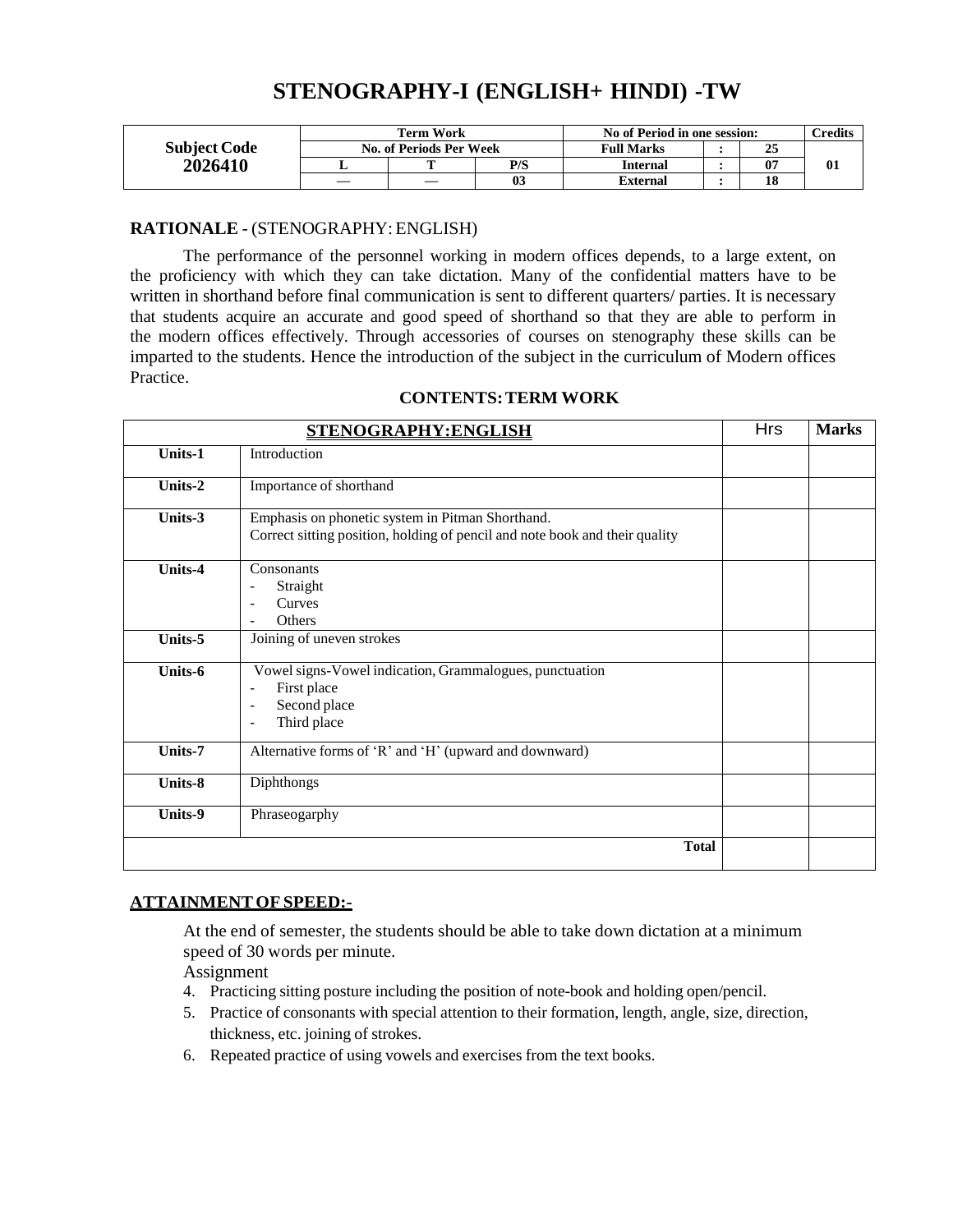#### **BOOK PRESCRIBED**

2. Pitman shorthand Instructor and Key by sir Issac Pitman.

#### **RECOMMENDED BOOKS**

- 5. Pitman's shorthand-New course by Sir Issac; Pitman's Publications, London.
- 6. Pitman's shorthand Dictionary by Pitman; Pitman's Publications, London.
- 7. Shorthand Quiz (Question/Answers) by G.D. Bisat; Vishishit Prakashan, C4B/66 Janakpur, New Delhi.
- 8. Model speed Dictations (Subject wise Volumes by Dr. G.D.Bist; Vishishit Prakashan, C45B/66 Jankpur, New Delhi.

#### औचित्य $\left( \text{w} \right)$  (आशुलिपि : हिन्दी)  $-$

.<br>आधुनिक कार्यालय में कार्यरत कर्मियों का प्रदर्शन काफी हद तक उनकी श्रुतिलेख लेने की क्षमता पर निर्भर करता है। अनेक गोपनीय विषय को विभिन्न स्तरों पर अंतिम रूप से प्रेषित करने के पूर्व आशुलिपि में लिखा जाता है।

#### आशूलिपि : हिन्दी

हिन्दी आशुलिपि का बुनियादी प्रशिक्षण।

- 1. आशुलिपि का परिचय, उपयोग एवं महत्व।
- 2. आशुलिपि के वर्णाक्षरों की जानकारी, व्यंजन की परिभाषा एवं अभ्यास।
- 3. स्वर, स्वर के प्रकार एवं प्रयोग।
- 4. त वर्ग की दायी बायी रेखाओं का प्रयोग।
- 5. शब्द चिन्ह।

6. आंकडों का प्रयोग।

- न आंकडों का प्रयोग
- $\bullet$  न आंकड़ों का प्रयोग
- र एवं ल आंकड़ों का प्रयोग
- 7. वृत, चाप एवं मात्राओं का महत्व एवं प्रयोग।
	- स एवं स्व वृत का प्रयोग
	- स्थ, स्त एवं ष्ट चाप का प्रयोग
	- छार, धार एवं त्र चाप का प्रयोग
	- $\bullet$  द्विध्वनिक मात्राएं
	- $\bullet$  = त्रिघ्वनिक मात्राएं

- 1. ऋषि प्रणाली हिन्दी संकेत लिपि अभ्यास पुस्तिका
- 2. ऋषि प्रणाली जनप्रिय हिन्दी संकेत लिपि अभ्यास पुस्तिका